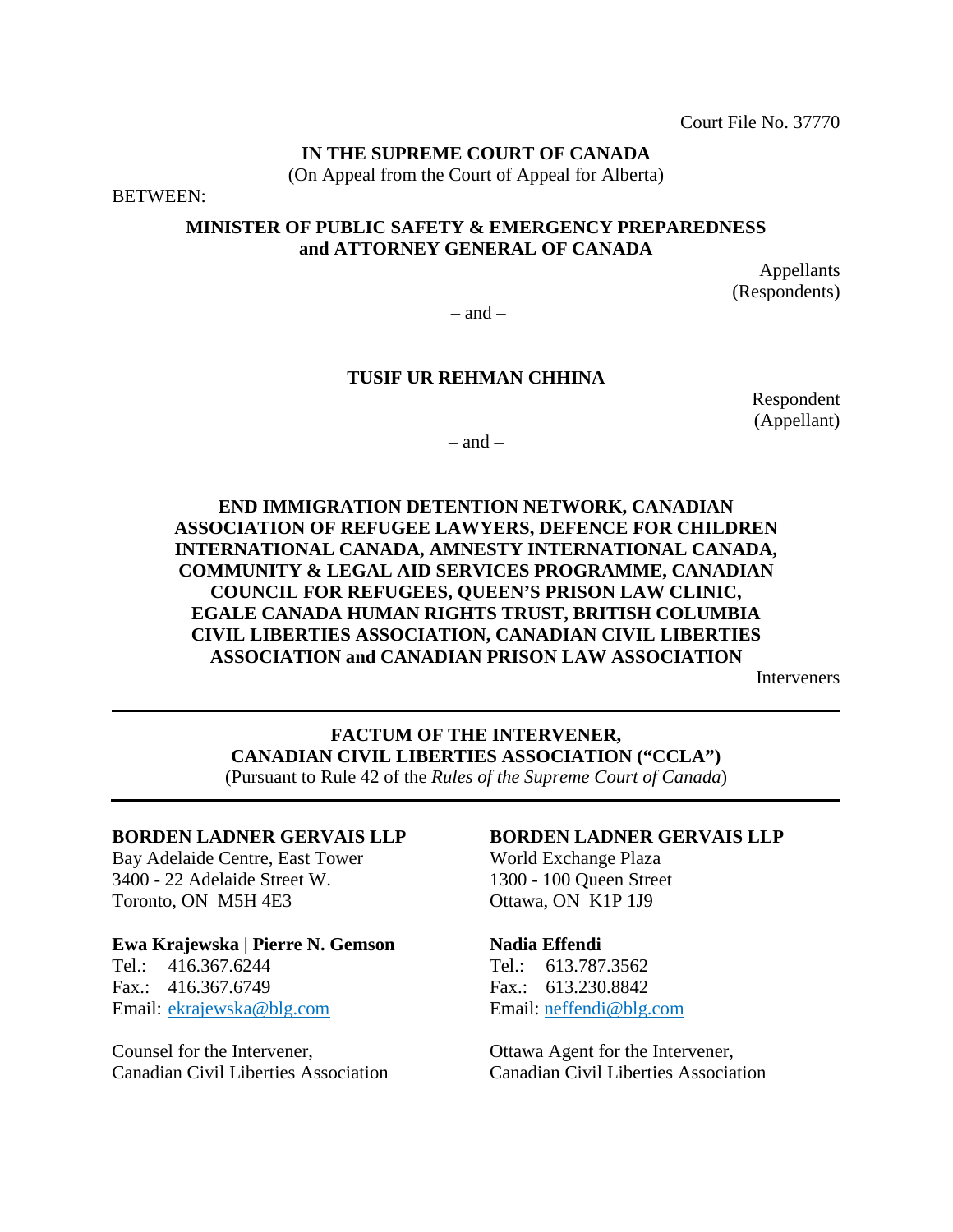### ORIGINAL TO: **THE REGISTRAR** Supreme Court of Canada 301 Wellington Street Ottawa, ON K1A 0J1

### COPIES TO:

**ATTORNEY GENERAL OF CANADA**  900 - 840 Howe Street Vancouver, BC V6Z 2S9

#### **Donnaree Nygard | Liliane Bantourakis**

Tel: 604.666.3049 Fax: 604.775.5942 Email: donnaree.nygard@justice.gc.ca liliane.bantourakis@justice.gc.ca

Counsel for the Appellants, Minister of Public Safety & Emergency Preparedness and Attorney General of Canada

### **NOTA BENE LAW GROUP INC**.

300 - 404 6th Avenue S.W. Calgary, AB T2P 0R9

#### **Nico G.J. Breed | Barbara Jackman**

Tel: 403.444.6484 Fax: 403.444.6485 Email: nico@nblawgroup.ca

Counsel for the Respondent, Tusif Ur Rehman Chhina

### **DEPARTMENT OF JUSTICE CANADA**

500 - 50 O'Connor Street Ottawa, ON K1A 0H8

#### **Christopher Rupar**

Tel: 613.670.6290 Fax: 613.954.1920 Email: christopher.rupar@justice.gc.ca

Ottawa Agent for the Appellants, Ministers of Public Safety & Emergency Preparedness and Attorney General of Canada

#### **COMMUNITY LEGAL SERVICES OF OTTAWA – SOUTH OFFICE**

406 - 1355 Bank Street Ottawa, ON K1H 8K7

#### **Jaime Lefebvre**

Tel: 613.733.0140 ext. 6027 Fax: 613.733.0401 Email: lefebvj@lao.on.ca

Ottawa Agent for the Respondent, Tusif Ur Rehman Chhina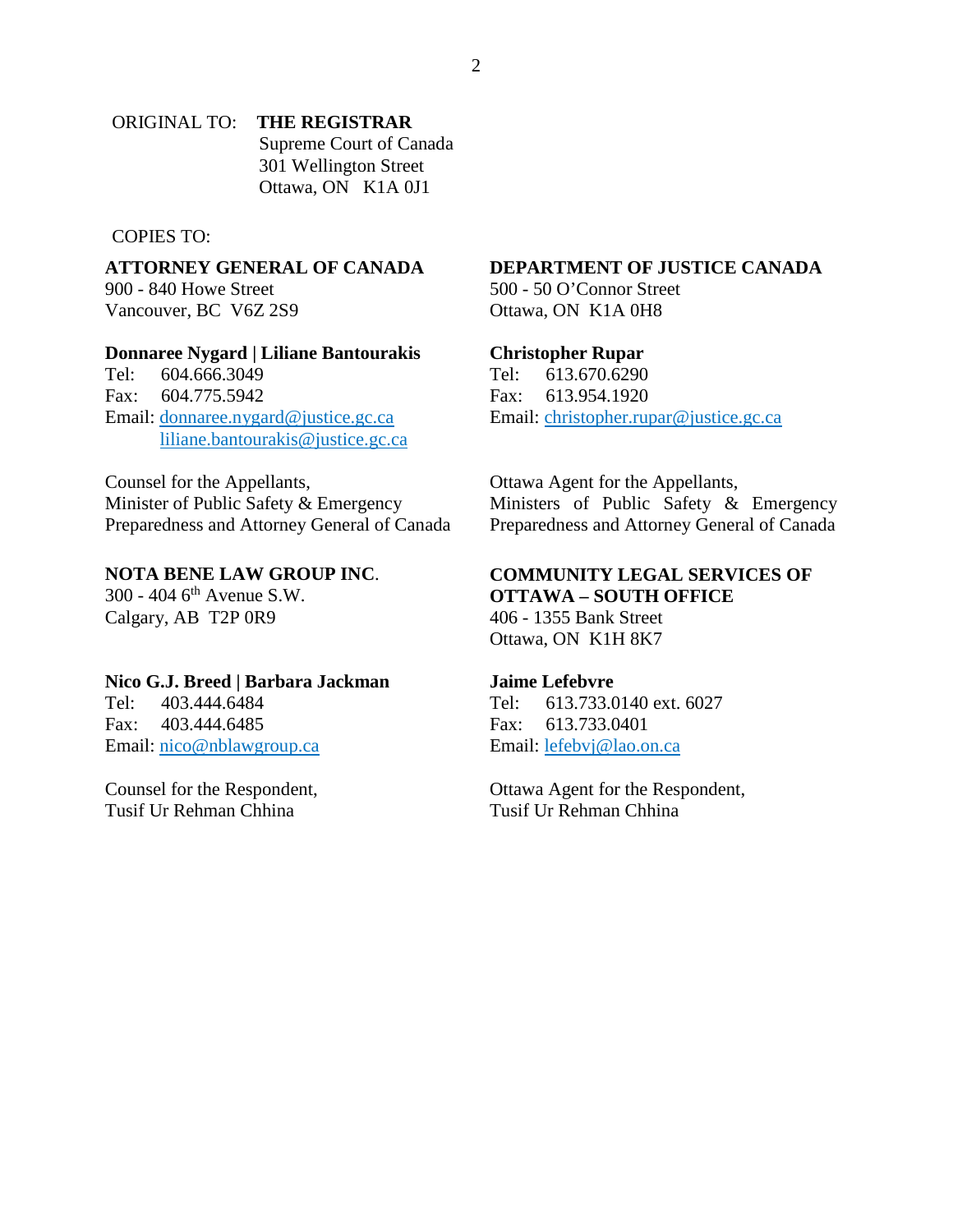#### **ATTORNEY GENERAL OF ALBERTA**

Chief Crown Prosecutor 600 Centrium Place 332 - 6 Avenue SW Calgary, AB T3R 1J3

### **John-Marc Dubé**

Tel: 780.427.3966 Fax: 780.427.1230 Email: john-marc.dube@gov.ab.ca

Counsel for Her Majesty the Queen (Alberta) – Crown, Solicitor General (Alberta)

#### **END IMMIGRATION DETENTION CENTRE**

1040 Eglinton Avenue West, 2nd floor Toronto, ON M6C 2C5

#### **Swathi Sekhar | Liliane Bantourakis**

Tel: 416.885.8534 Fax: 416.352.5830 Email: swathi@sekharlawoffice.com

Counsel for the Intervener, End Immigration Detention Network

#### **JARED WILL & ASSOCIATES**

200 - 226 Bathurst Toronto, ON M5T 2R9

### **Jared Will | Joshua Blum**

Tel: 416.657.1472 Fax: 416.657.1511 Email: jared@jwlaw.ca

Counsel for the Intervener, Canadian Association of Refugee Lawyers

## **SHANBAUM SEMANYK PROFESSIONAL CORPORATION**

305 - 150 Isabella Street Ottawa, ON K1S 1V7

#### **Terri H. Semanyk**

Tel: 613.238.6969 Ext: 2 Fax: 613.238.9916 Email: tsemanyk@sspclaw.ca

Ottawa Agent for the Intervener, End Immigration Detention Network

## **COMMUNITY LEGAL SERVICES - OTTAWA CARLETON**

422 - 1 Nicholas Street Ottawa, ON K1N 7B7

#### **Michael Bossin**

Tel: 613.241.7008 Ext: 224 Fax: 613.241.8680 Email: bossinm@lao.on.ca

Ottawa Agent for the Intervener, Canadian Association of Refugee Lawyers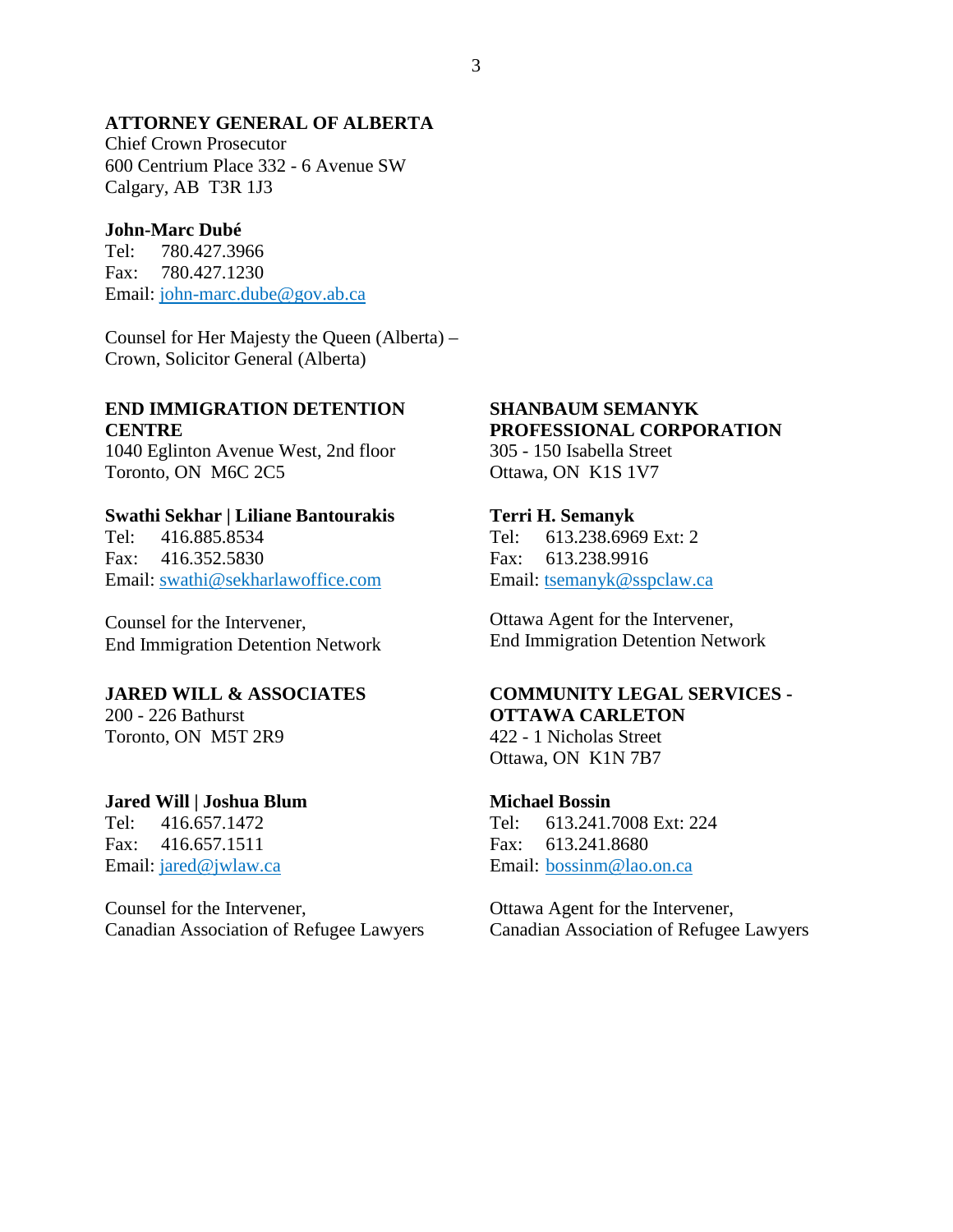#### **WILSON, CHRISTEN**

137 Church Street Toronto, ON M5B 1Y4

#### **Jeffery Wilson | Farrah Hudani**

Tel: 416.360.5952 Fax: 416.360.1350 Email: jeffery@wilsonchristen.com

Counsel for the Intervener, Defence for Children International-Canada

#### **COMMUNITY LEGAL SERVICES - OTTAWA CARLETON**

422 - 1 Nicholas Street Ottawa, ON K1N 7B7

#### **Michael Bossin | Laïla Demirdache | Jamie Liew**

Tel: 613.241.7008 Ext: 224 Fax: 613.241.8680 E-mail: bossinm@lao.on.ca

Counsel for the Intervener, Amnesty International Canada (English Branch)

#### **COMMUNITY & LEGAL AID SERVICES PROGRAMME**

York University, Osgoode Hall Law School Ignat Kaneff Build 4700 Keele Street Toronto, ON M3J 1P3

#### **Subodh Bharati**

Tel: 416.736.5029 Fax: 416.736.5564 Email: sbharati@osgoode.yorku.ca

Counsel for the Intervener, Community & Legal Aid Services Programme

#### **GOWLING WLG (CANADA) LLP**

2600 - 160 Elgin Street P.O. Box 466, Stn. A Ottawa, ON K1P 1C3

### **Matthew Estabrooks**

Tel: 613.786.8695 Fax: 613.563.9869 Email: matthew.estabrooks@gowlingwlg.com

Ottawa Agent for the Intervener, Defence for Children International-Canada

#### **SUPREME ADVOCACY LLP**

100 - 340 Gilmour Street Ottawa, ON K2P 0R3

#### **Marie-France Major**

Tel: 613.695-8855 Ext: 102 Fax: 613.695.8580 Email: mfmajor@supremeadvocacy.ca

Ottawa Agent for the Intervener, Community & Legal Aid Services Programme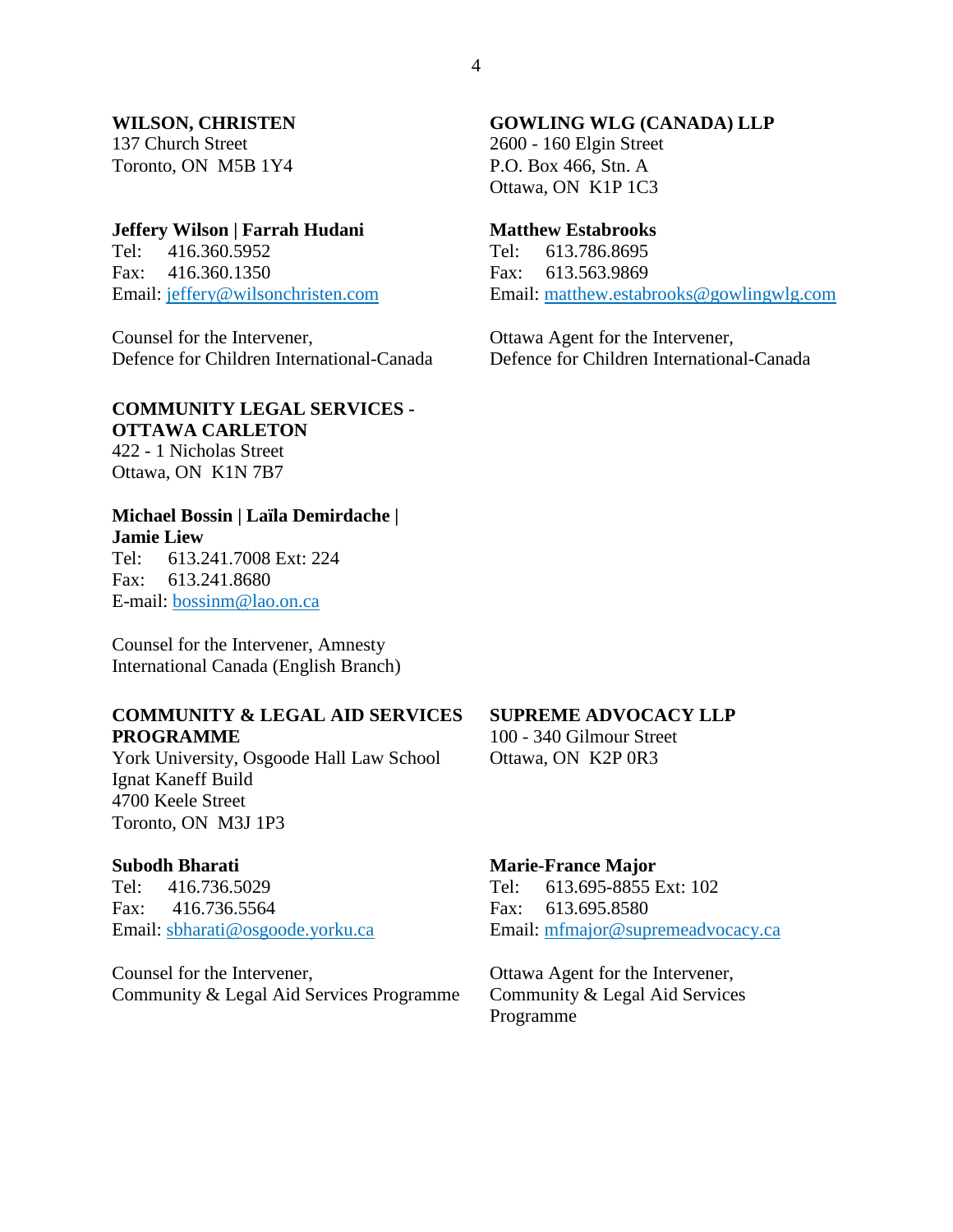### **EDELMANN & COMPANY LAW OFFICES**

905 - 207 West Hastings Street Vancouver, BC V6B 1H7

### **Peter H. Edelmann | Erica Olmstead | Molly Joeck**

Tel: 604.646.4684 Fax: 604.648.8043 Email: peter@edelmann.ca

Counsel for the Intervener, Canadian Council for Refugees

#### **STOCKWOODS LLP**

4130 - 77 King Street West Toronto-Dominion Centre Toronto, ON M5K 1H1

### **Nader R. Hasan**

Tel: 416.593.7200 Fax: 416.593.9345 Email: naderh@stockwoods.ca

Counsel for the Intervener, Queen's Prison Law Clinic

#### **BATTISTA SMITH MIGRATION LAW GROUP**

1000 - 160 Bloor Street East Toronto, ON M5W 1B9

#### **Michael Battista**

Tel: 416.203.2899 Fax: 416.203.7949 Email: battista@migrationlawgroup.com

Counsel for the Intervener, Egale Canada Human Rights Trusts

### **POWER LAW**

1103 - 130 Albert Street Ottawa, ON K1P 5G4

#### **Maxine Vincelette**

Tel: 613.702.5561 Fax: 613.702.5561 Email: mvincelette@powerlaw.ca

Ottawa Agent for the Intervener, Queen's Prison Law Clinic

#### **POWER LAW**

1103 - 130 Albert Street Ottawa, ON K1P 5G4

#### **Audrey Mayrand**

Tel: 613.702.5560 Fax: 613.702.5560 Email: amayrand@juristespower.ca

Ottawa Agent for the Intervener, Egale Canada Human Rights Trusts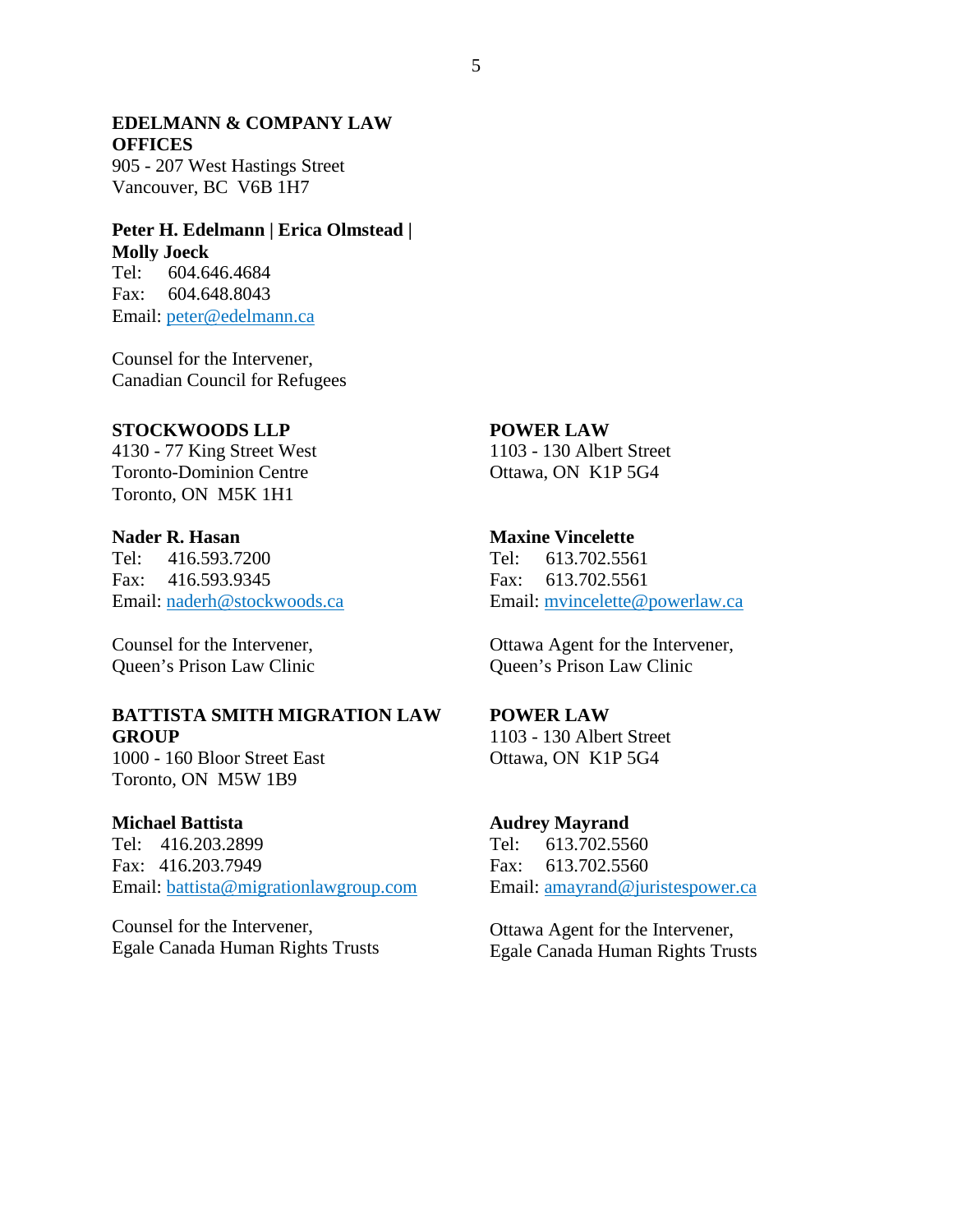### **FRANCES MAHON LAW**

402 West Pender Street Vancouver, BC V6B 1T6

#### **Frances Mahon**

Tel: 604.910.8479 Fax: 604.608.3319 Email: frances@francesmahonlaw.com

Counsel for the Intervener, British Columbia Civil Liberties Association

### **MCCARTEN WALLACE**

1900 - 439 University Avenue Toronto, ON M5G 1Y8

### **Simon Wallace | Simon Borys**

Tel: 416.363.1696 Fax: 416.363.4089 Email: simon@mccartenwallace.com

Counsel for the Intervener, Canadian Prison Law Association

#### **GOLDBLATT PARTNERS LLP**

500 - 30 Metcalfe Street Ottawa, ON K1P 5L4

### **Colleen Bauman**

Tel: 613.482.2463 Fax: 613.235.3041 Email: cbauman@goldblattpartners.com

Ottawa Agent for the Intervener, British Columbia Civil Liberties Association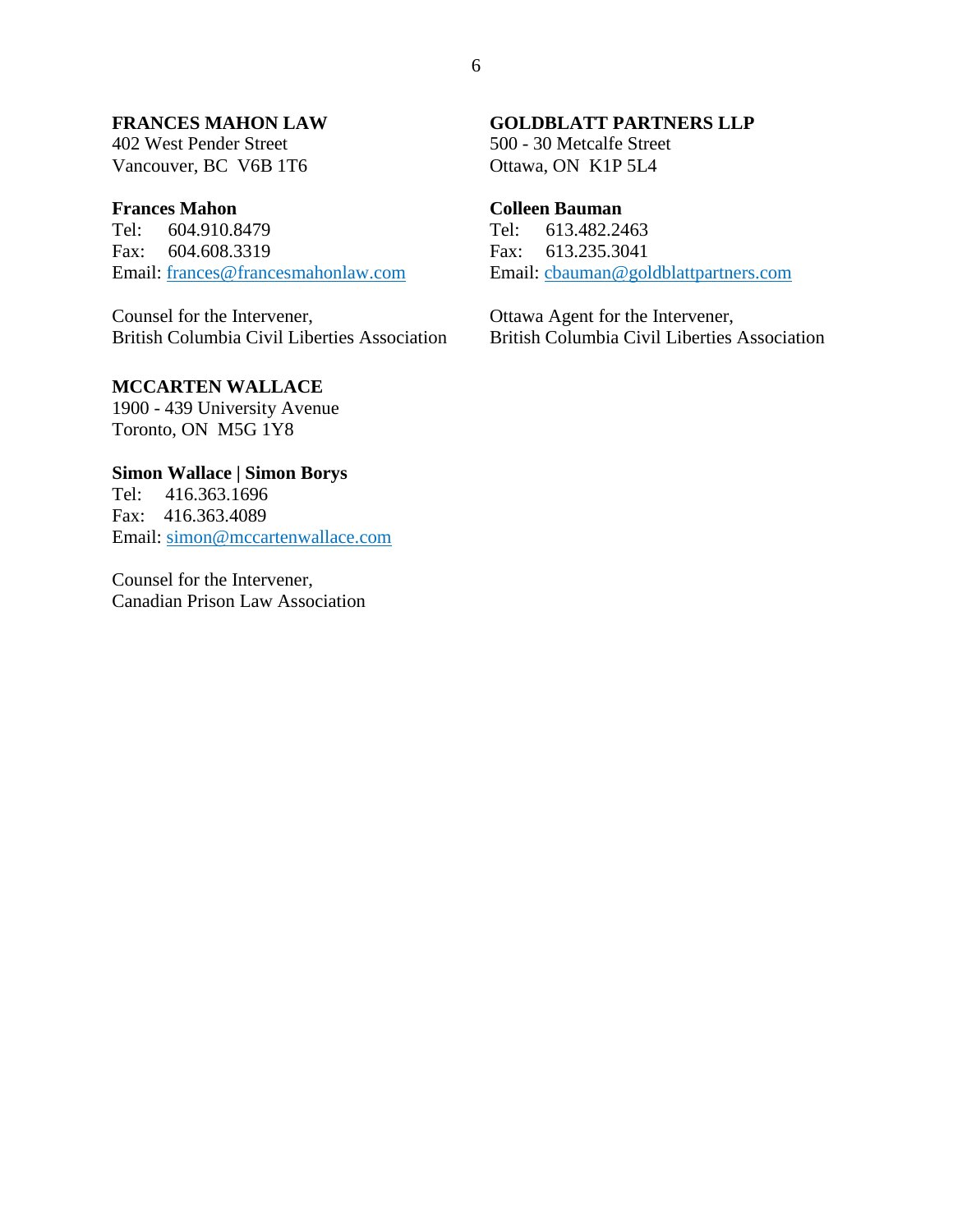## **TABLE OF CONTENTS**

## **Page**

| A.              |    | The common law must be developed in accordance with the <i>Charter</i> , including<br>the <i>Charter</i> rights to liberty and <i>habeas corpus</i> and the <i>Charter</i> value of                             |  |
|-----------------|----|-----------------------------------------------------------------------------------------------------------------------------------------------------------------------------------------------------------------|--|
| <b>B.</b>       |    |                                                                                                                                                                                                                 |  |
|                 | 1. |                                                                                                                                                                                                                 |  |
|                 |    | Habeas corpus is more accessible and speedier than judicial<br>a.<br>review of an Immigration Division decision, under the rules of<br>Denial of a <i>habeas corpus</i> application can be appealed as of<br>b. |  |
|                 | 2. | Court intervention is appropriate and necessary to protect against rights                                                                                                                                       |  |
| $\mathcal{C}$ . |    |                                                                                                                                                                                                                 |  |
|                 |    |                                                                                                                                                                                                                 |  |
|                 |    |                                                                                                                                                                                                                 |  |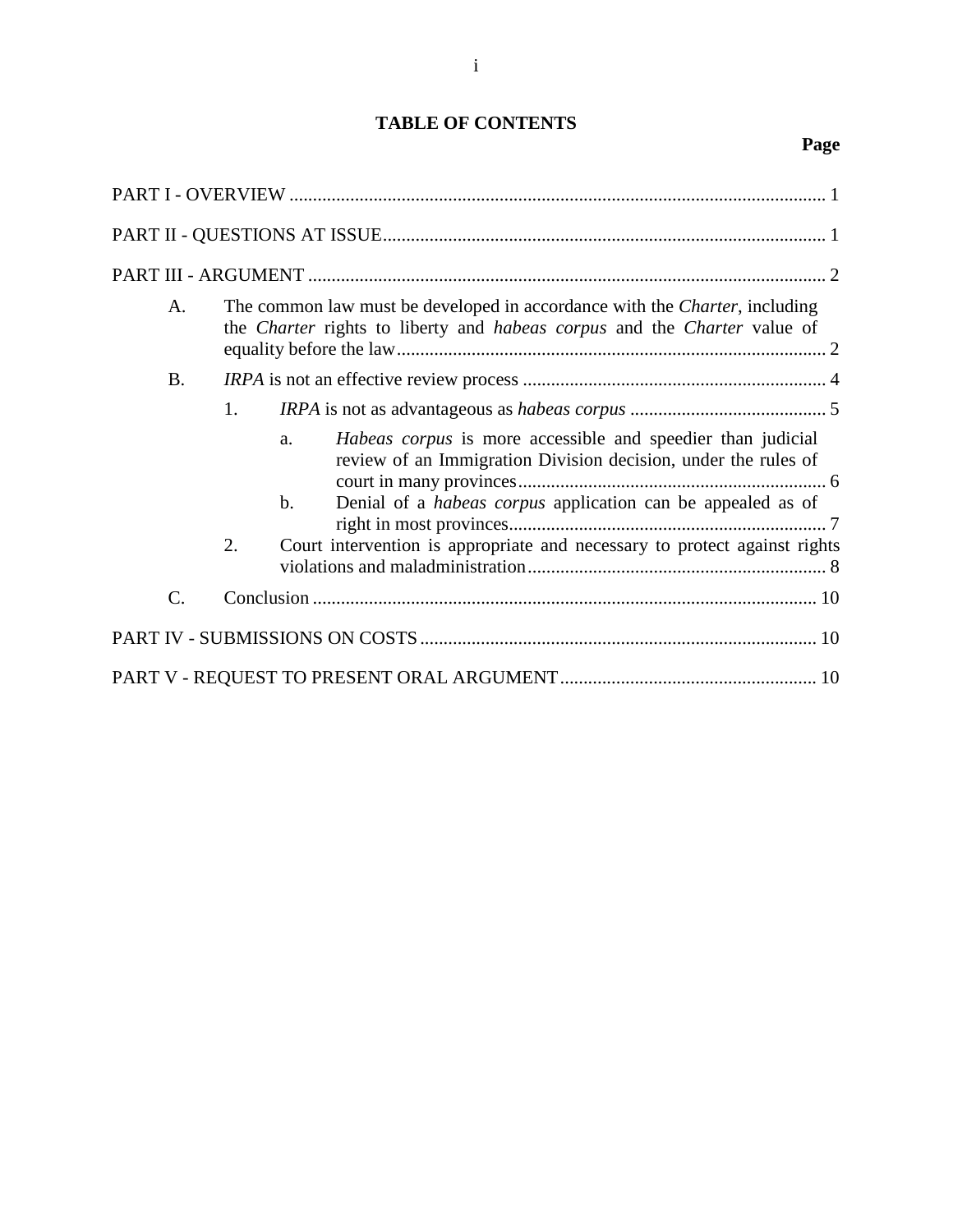#### **PART I - OVERVIEW**

1. Non-citizens should not be denied a fundamental *Charter* right—available to other inmates—to seek review of immigration detention by way of a *habeas corpus* application. As the Court of Appeal for Ontario recognized in *Chaudhary*, administrative review of detention under the *Immigration and Refugee Protection Act* ("*IRPA*"),<sup>1</sup> coupled with the possibility of judicial review before the Federal Court, does not sufficiently protect the liberty interest of noncitizens, and therefore they must have the right to seek release by way of *habeas corpus* in provincial superior courts.<sup>2</sup>

2. The Canadian Civil Liberties Association ("CCLA") submits that this Court should affirm the principles laid out in *Chaudhary* and decline any invitation to apply the judge-made rule referred to as the "*Peiroo* exception"<sup>3</sup> to foreclose the availability of *habeas corpus* in immigration detention matters. This result is compelled by two reasons:

- (a) First, the *Charter* values of equality before the law, and equal protection and benefit of the law,<sup>4</sup> must lead to rejecting any judge-made rule which impacts exclusively non-citizens deprived of liberty and denies them access to a constitutionally-guaranteed remedy that protects their liberty interest.
- (b) Second, an effective review mechanism, such as *habeas corpus*, is crucial to protecting non-citizens against unlawful deprivations of their liberty.

#### **PART II - QUESTIONS AT ISSUE**

3. The CCLA's submissions bear upon the following issue raised in this appeal: whether review of immigration detention decisions under the *IRPA* scheme, including judicial review by the Federal Court, is more limited and less favourable than review by way of *habeas corpus*.

<sup>1</sup> *Immigration and Refugee Protection Act,* SC 2001, c 27 [*IRPA*].

<sup>2</sup> *Chaudhary v Canada (Minister of Public Safety and Emergency Preparedness)*, 2015 ONCA 700 at paras 111-115 [*Chaudhary*].

<sup>3</sup> *Peiroo v Canada (Minister of Employment and Immigration)*, 1989 OR (2d) 253 at paras 21-22 [*Peiroo*].

<sup>4</sup> *Canadian Charter of Rights and Freedoms,* s 15, Part 1 of the *Constitution Act, 1982,* being Schedule B to the *Canada Act 1982* (UK), 1982, c 11.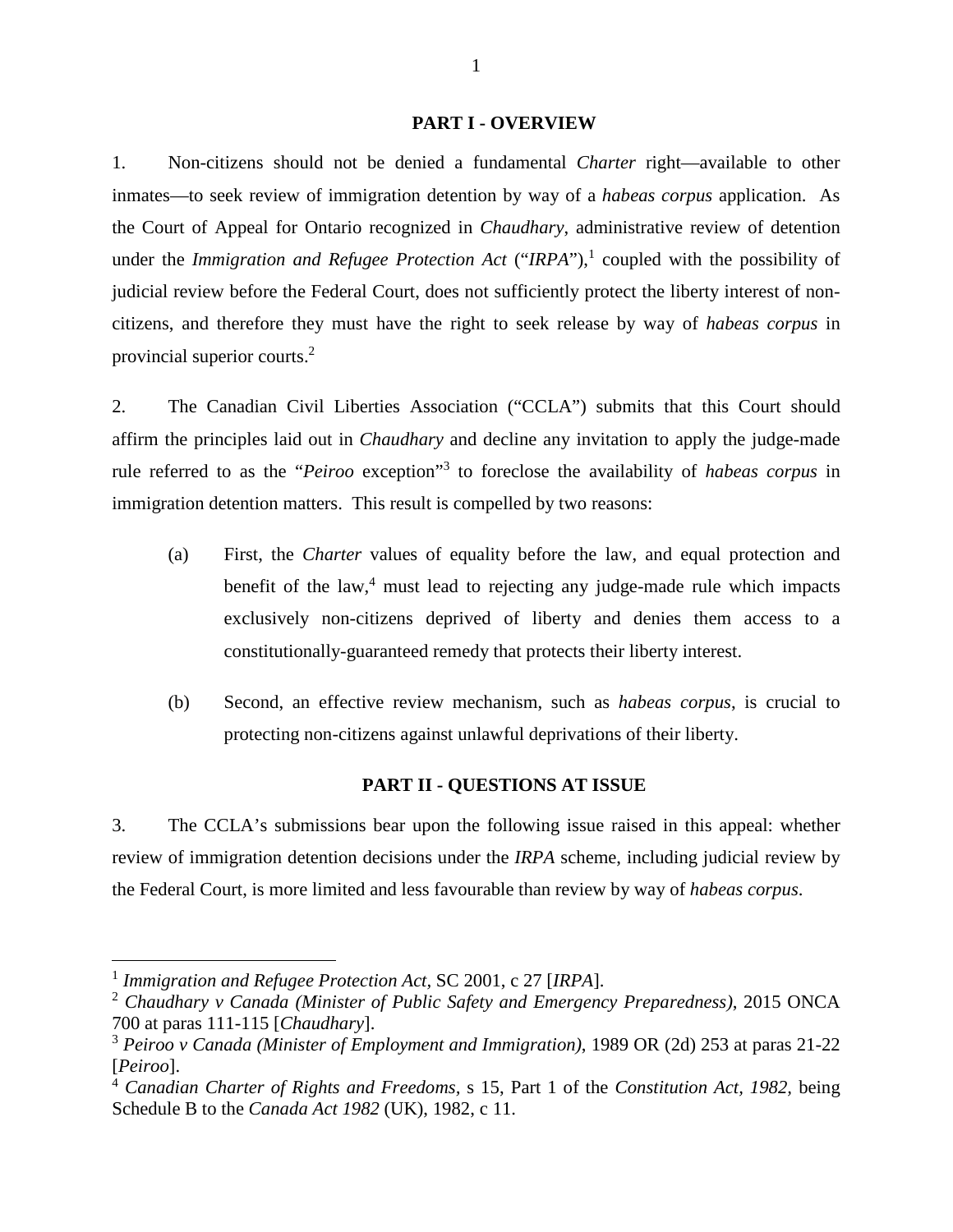#### **PART III - ARGUMENT**

### **A. The common law must be developed in accordance with the** *Charter***, including the** *Charter* **rights to liberty and** *habeas corpus* **and the** *Charter* **value of equality before the law**

4. The *Charter* value of equality before the law should compel this Court to reject any rule that would oblige a superior court to deny access to *habeas corpus* to non-citizens experiencing a deprivation of liberty under the *IRPA*.

5. Parliament did not explicitly legislate the ouster of non-citizens' constitutionallyprotected access to superior courts' *habeas corpus* jurisdiction in matters involving deprivations of their liberty under the *IRPA*. Any such legislation would be subject to a rigorous debate and a robust s. 1 analysis on a constitutional challenge. Instead, the Court is asked to endorse a rule which would exclude categorically from the reach of *habeas corpus* an entire category of detainees who fall within a class of persons recognized as protected from discrimination under s. 15 of the *Charter*. This is a result no court should embrace. To the contrary, to condone a common law rule that is inconsistent with the values enshrined in the *Charter* would be contrary to this Court's duty to develop the common law in accordance with the values and rights underlying the *Charter*. 5

6. In its first decision applying s. 15 of the *Charter*, this Court held that Canada's constitutional guarantee of equality before the law and equal benefit of law extends to noncitizens.<sup>6</sup> In *Andrews*, Wilson J. premised her conclusion that "non-citizens fall into an analogous category to those specifically enumerated in s. 15" on considerations that apply with equal force to the issues in this appeal:

> Relative to citizens, non-citizens are a group lacking in political power and as such vulnerable to having their interests overlooked and their rights to equal concern and respect violated. They are among "those groups in society to whose needs and wishes elected officials have no apparent interest in attending": see J. H. Ely, Democracy and Distrust (1980), at p. 151. Non-citizens, to take only the most obvious example, do not have the right to vote. Their vulnerability to becoming a disadvantaged group in our society is

<sup>5</sup> *R v Salituro*, [1991] 3 SCR 654 at 671.

<sup>6</sup> *Andrews v Law Society of British Columbia*, 1989 [1] SCR 143 at 151-152, 183 [*Andrews*].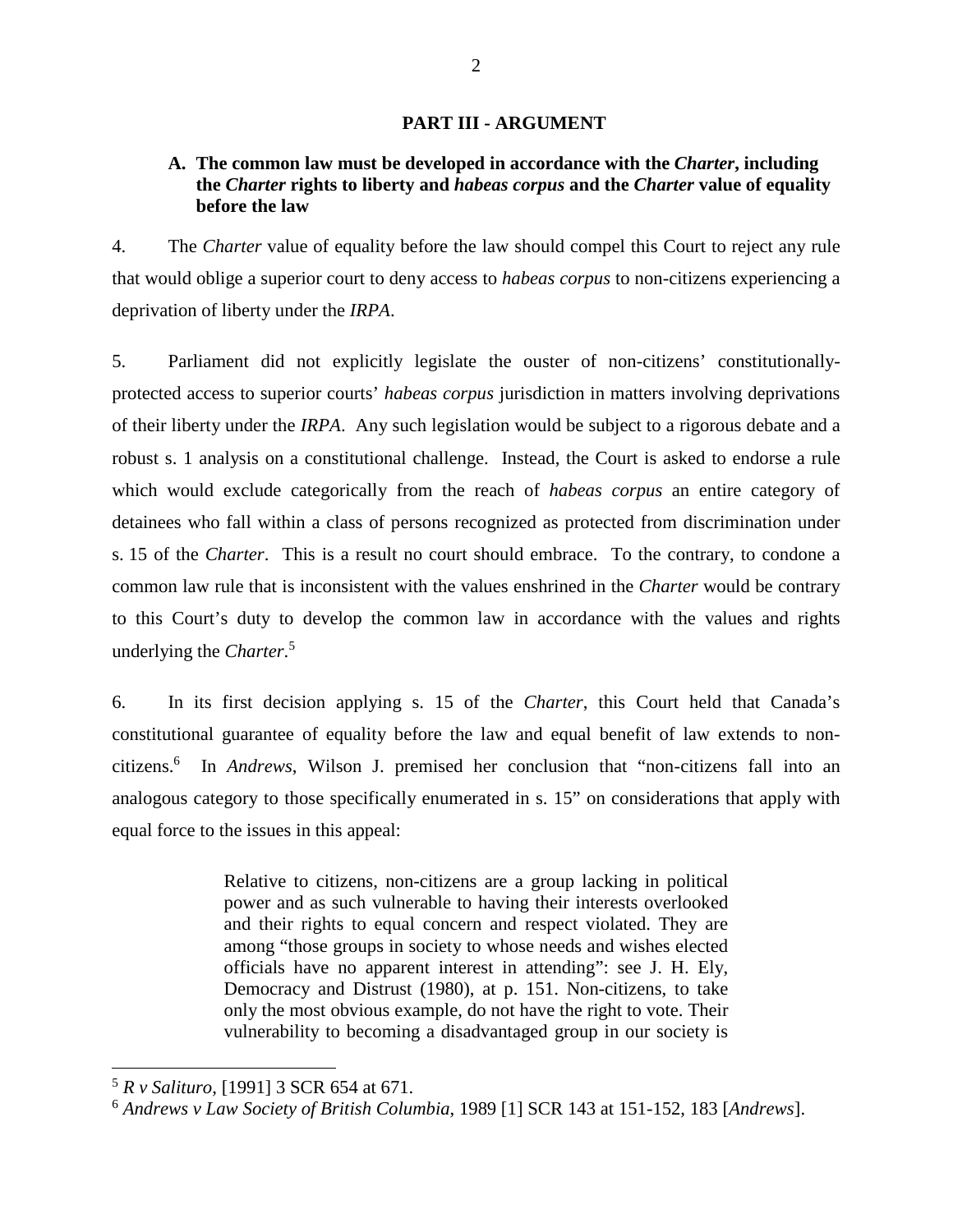captured by John Stuart Mill's observation in Book III of Considerations on Representative Government that "in the absence of its natural defenders, the interests of the excluded is always in danger of being overlooked...."<sup>7</sup>

7. Justice Wilson went on to state that "[w]hile legislatures must inevitably draw distinctions among the governed, such distinctions should not bring about or reinforce the disadvantage of certain groups and individuals by denying them the rights freely accorded to others."<sup>8</sup>

8. Few minorities in Canada are more "discrete and insular"<sup>9</sup> than non-citizens who are experiencing lengthy and uncertain detention under s. 58 of the *IRPA*. Without access to the political process, and with few "natural defenders,"<sup>10</sup> such immigration detainees depend upon the courts, and the core rights guaranteed by the *Charter*, to defend a liberty interest that is already severely compromised by the fact of their detention.

9. Non-citizens are entitled to protection under s. 15(1) of the *Charter*. This case does not fall within the limited exception to that general rule. One exception found in law pertains to the operation of s. 6 of the *Charter* and the deportation of non-citizens. However, this exception certainly does not apply to a detention that is unhinged from the purpose of deportation.<sup>11</sup>

10. The common law propositions from *Peiroo* and *Reza*<sup>12</sup> about the non-availability of *habeas corpus* in the immigration context must be read in their proper context: each of those cases involved a challenge to a deportation – not a challenge to a detention. At issue in this case is the infringement of non-citizens' liberty interest and the CCLA submits that the *Charter*  requires that this must be protected.

11. To endorse a common law rule that treats non-citizens—who have been acknowledged by the jurisprudence to be particularly vulnerable—differently from other types of federal prisoners

<sup>7</sup> *Andrews*, *supra* note 6 at 152.

<sup>8</sup> *Ibid.*

<sup>9</sup> *Ibid* (quoting *United States v Carolene Products Co,* 304 US 144 [1938] at 152-153, n 4). <sup>10</sup> *Ibid*.

<sup>11</sup> *Charkaoui v Canada (Minister of Citizenship and Immigration)*, 2007 SCC 9. Rayner Thwaites, "Discriminating against Non-Citizens under the *Charter*: *Charkaoui* and Section 15" (2009) 34:669 Queen's LJ 669 at 678.

<sup>12</sup> *Reza v Canada (Minister of Employment and Immigration)*, [1994] 2 SCR 394 [*Reza*].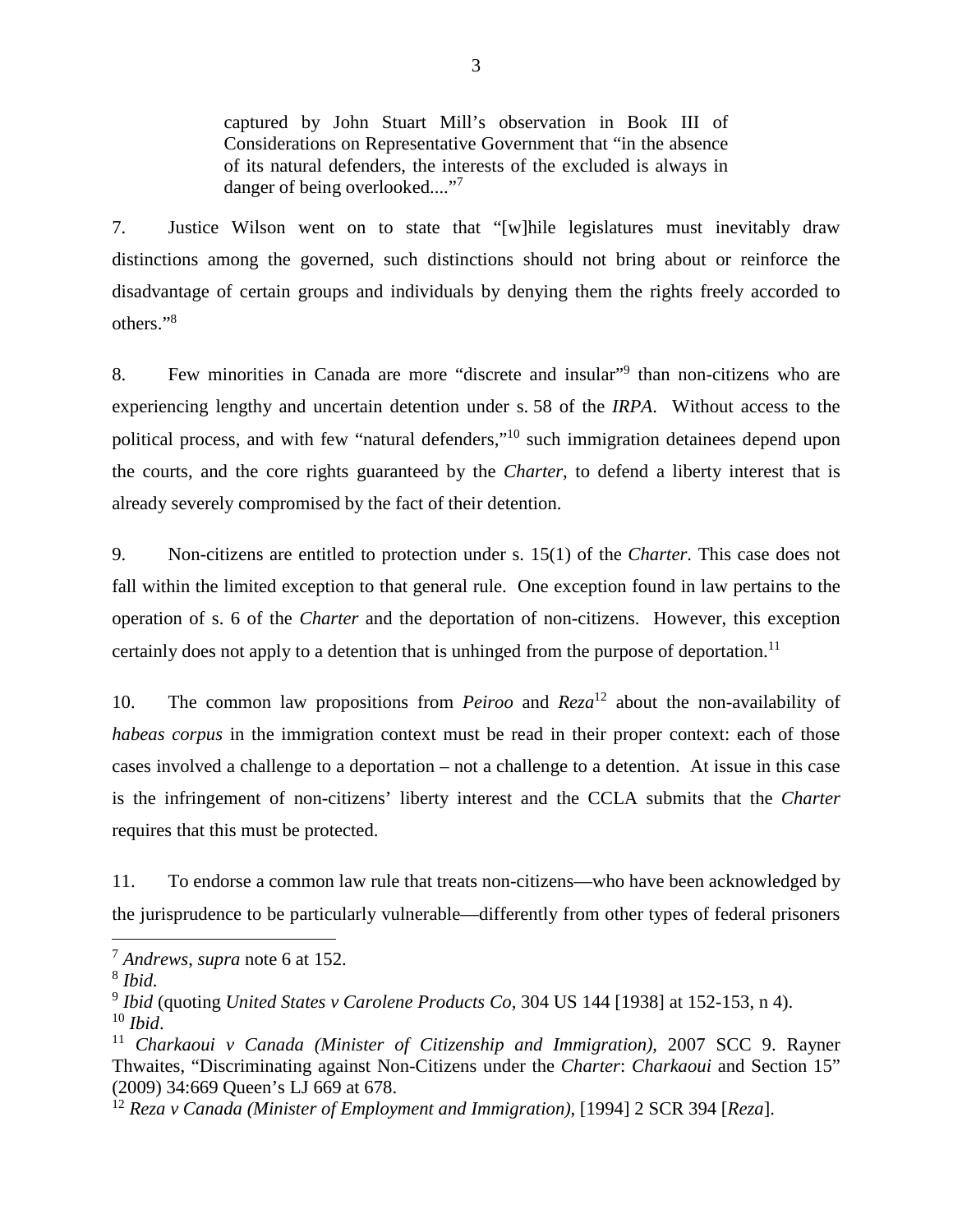is inconsistent with the *Charter* value of equality. The Court should instead take a similar approach to the one taken in *May v Ferndale*, which also involved an overlap with the jurisdiction of the Federal Court.<sup>13</sup> *May* concerned the right of federal prisoners to challenge their detention by way of *habeas corpus* in the provincial superior courts. This Court ruled in favour of a "concurrent jurisdiction approach" wherein federal prisoners have access to the remedy of *habeas corpus*. <sup>14</sup> This Court found that such an "approach properly recognizes the importance of affording prisoners a **meaningful and significant access to justice in order to protect their liberty rights**" and that "[t]imely judicial oversight, in which provincial superior courts must play a concurrent if not predominant role, is still necessary to safeguard the human rights and civil liberties of prisoners, and to ensure that the rule of law applies within penitentiary walls."<sup>15</sup>

12. The option of where and how to pursue the application should belong to the person whose liberty is infringed. Similarly to federal prisoners, non-citizens should have the option to pursue a challenge to their deprivation of liberty by way of *habeas corpus* or under the statutory scheme. There is no legal basis for treating non-citizen detainees differently from other federal prisoners when their liberty interest is engaged, and such a distinction would adversely affect members of a vulnerable group.

#### **B.** *IRPA* **is not an effective review process**

13. An effective review process is crucial to guarding against unlawful deprivations of liberty. Non-citizens should not have their right to seek an effective remedy from a court abrogated. The *IRPA* scheme does not provide a complete, comprehensive, or effective review process for at least two reasons:

(a) The appellate courts in *Chaudhary* and *Chhina*<sup>16</sup> were correct: from the perspective of a person deprived of liberty under the *IRPA* and seeking to

<sup>13</sup> *May v Ferndale Institution*, 2005 SCC 82 at para 1 [*May*].

<sup>14</sup> *Ibid* at paras 65-72.

<sup>15</sup> *Ibid* at para 72.

<sup>16</sup> *Chhina v Canada (Minister of Public Safety and Emergency Preparedness)*, 2017 ABCA 248 [*Chinna*].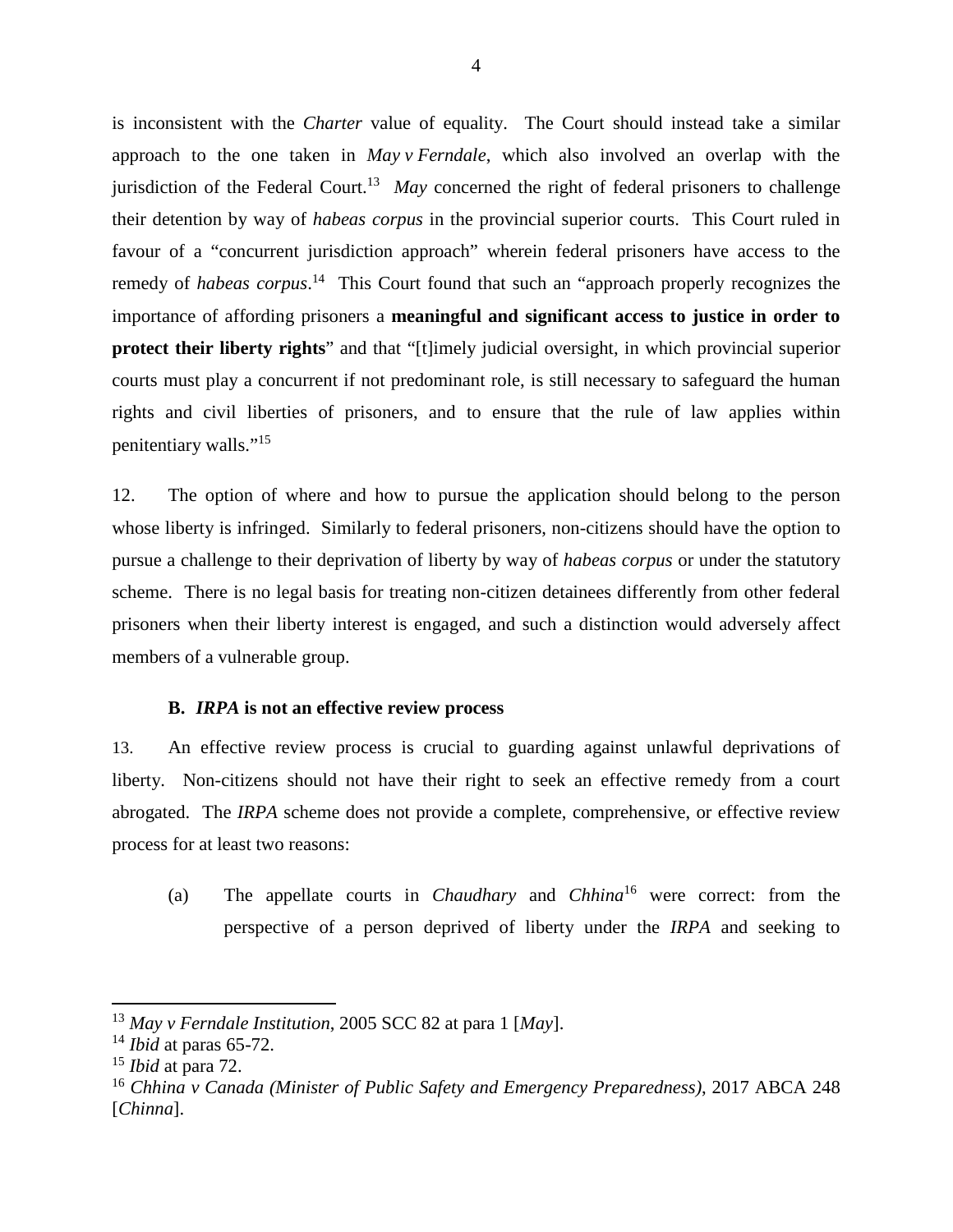challenge that deprivation, the *IRPA* process is, in several respects, **not** as advantageous as *habeas corpus*; and

(b) The short history of *habeas corpus* proceedings in Ontario enabled by *Chaudhary* and the findings of maladministration surrounding the *IRPA* scheme raise significant doubt as to its effectiveness.

### **1.** *IRPA* **is not as advantageous as** *habeas corpus*

14. *Chaudhary* identified three features of *habeas corpus* which, taken together, make *habeas corpus* broader and more advantageous than the *IRPA* scheme for detention review:<sup>17</sup>

- (a) the way the question is framed is broader on a *habeas corpus* application and weighs in favour of the applicant;
- (b) the onus lies on the government to justify the detention on a *habeas corpus*  application; and
- (c) the review process is more advantageous to the applicant on a *habeas corpus*  application.

15. For an applicant seeking review of an immigration detention decision before a *judicial forum*, the *habeas corpus* remedy offers at least two additional advantages that protect their liberty interest:

- (a) *habeas corpus* is a more accessible and speedier remedy than the judicial review procedure under the *IRPA*; and
- (b) denial of *habeas corpus* can generally be appealed as of right, while the availability of an appeal from judicial review under the *IRPA* is highly restricted.

16. These advantages—arising at the threshold and conclusion of a *habeas corpus*  application—sustain the conclusion that the so-called "*Peiroo* exception" should not foreclose access to *habeas corpus* in immigration matters, for the reasons given below.

<sup>17</sup> *Chaudhary, supra* note 2 at paras 75-106.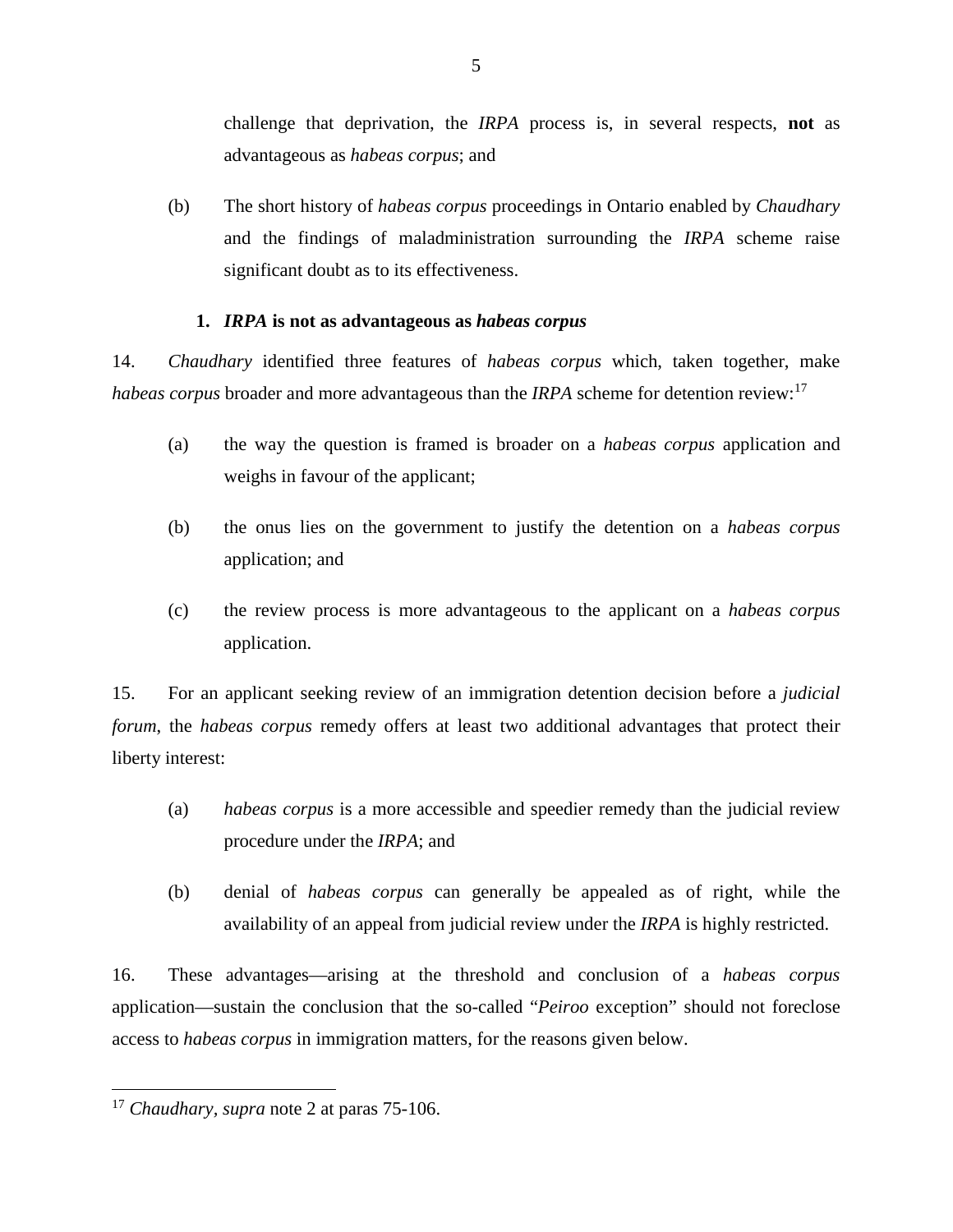### **a.** *Habeas corpus* **is more accessible and speedier than judicial review of an Immigration Division decision, under the rules of court in many provinces**

17. Under the *IRPA*, to challenge before a judicial forum a deprivation of liberty authorized by the Immigration Division, a detainee must institute a judicial review proceeding by seeking leave of the Federal Court within a default 15 day timeframe.<sup>18</sup> By contrast, access to a court on a *habeas corpus* application is unrestricted by any leave requirement, and the application is not restricted by any timeline.

18. A notable feature of *habeas corpus* — which has no equivalent under judicial review is that an application can be brought either **by** the person deprived of liberty **or on behalf of** that person by a third party.<sup>19</sup>

19. If a judicial review applicant obtains leave, the default timing for hearing the application is no sooner than 30 days and no later than 90 days after leave is obtained.<sup>20</sup> By contrast, *habeas corpus* applications generally enjoy expedited attention from the court, for example being "returnable immediately"<sup>21</sup> in Ontario, to be heard "on the day it is presented" or else no more than "three days later" in Quebec,  $^{22}$  and "tak[ing] priority over all other business of the court" in Nova Scotia.<sup>23</sup> The Court of Appeal for Ontario has recently confirmed that "[b]ecause of the importance of the interests at stake" *habeas corpus* applications are "deemed to be urgent" and should be "give[n] priority" by courts.<sup>24</sup> This Court has also recognized that the speed with which a *habeas corpus* application can be heard — as compared to judicial review in the Federal

<sup>18</sup> *IRPA, supra* note 1, s 72(1).

<sup>19</sup> *Habeas Corpus Act*, RSO 1990, c H.1, s 1(1) [*HCA*]; Art 398 CCP; *Supreme Court Civil Rules,* BC Reg 168/2009, s 21-3(3); Publications Saskatchewan, *The Queen's Bench Rules,* r 3- 64(2); *Nova Scotia Civil Procedure Rules*, r 95.02(3) [*NS CPR*]; *MacKinnon v Bowden Institution,* 2017 ABQB 654 at para 1.

<sup>20</sup> *IRPA*, *supra* note 1, s 74(b).

<sup>21</sup> *HCA, supra* note 19, s 1(1).

<sup>22</sup> Art 399 CCP.

<sup>23</sup> *NS CPR, supra* note 19*,* r 7.13(1).

<sup>&</sup>lt;sup>24</sup> Brown v Canada (Minister of Public Safety and Emergency Preparedness), 2018 ONCA 14 at para 20.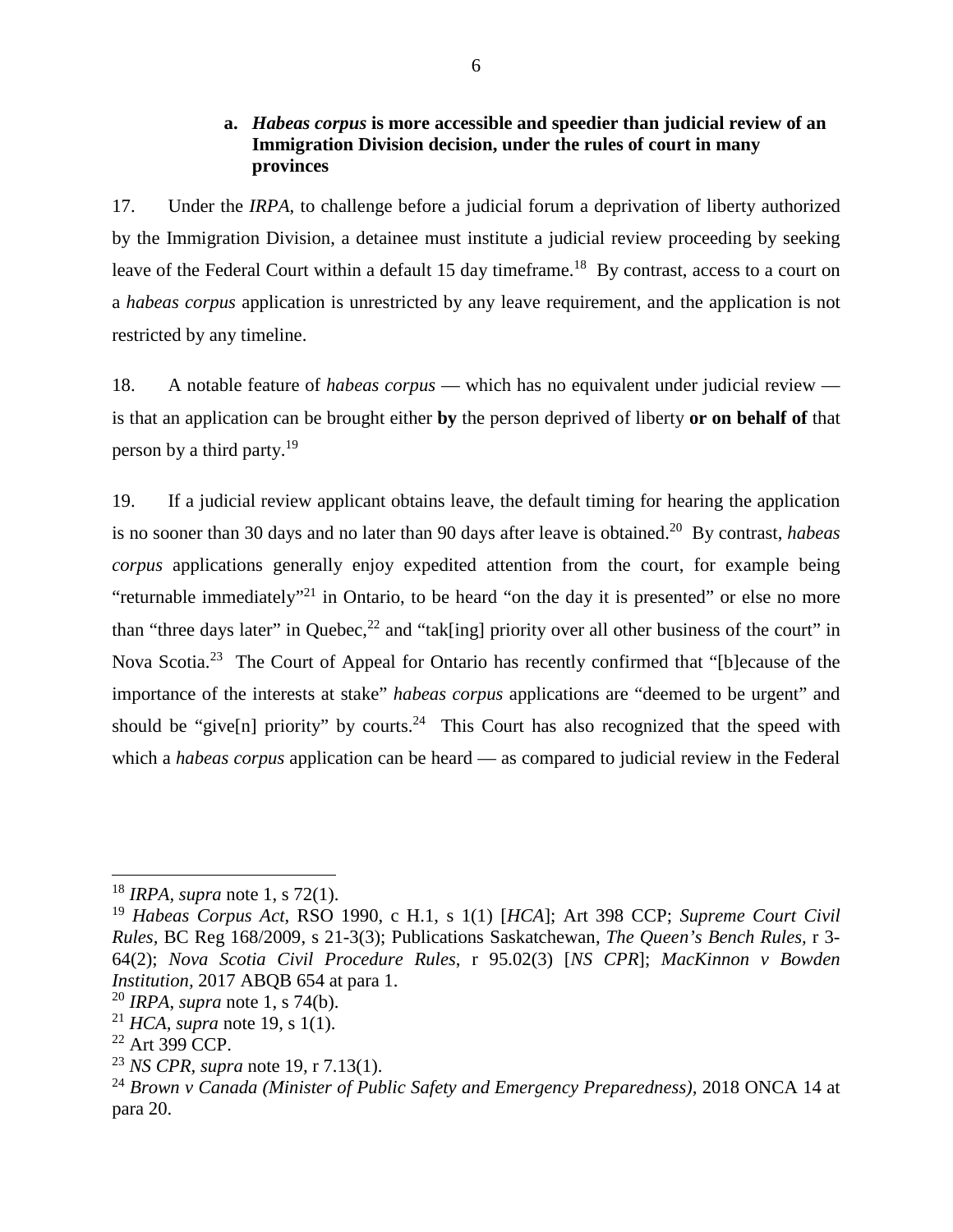Court — is one of the advantages of the *habeas corpus* remedy from the perspective of the applicant.<sup>25</sup>

### **b. Denial of a** *habeas corpus* **application can be appealed as of right in most provinces**

20. The automatic availability of appellate review of decisions upholding deprivations of liberty under the *IRPA* exists only under the *habeas corpus* process, and is an advantage that would be lost if superior courts were foreclosed from hearing *habeas corpus* applications in the immigration context, given the far more restrictive availability of appeals under the *IRPA* scheme for judicial review.

21. A decision of a superior court denying *habeas corpus* can be appealed as of right to a provincial court of appeal, in most provinces.<sup>26</sup> By contrast, the *IRPA* provides no automatic right to appeal the order of the Federal Court on judicial review of an Immigration Division decision. Instead, the Federal Court must certify a serious question of general importance.<sup>27</sup>

22. Subsequent appellate decisions in Ontario have expanded the scope of what was established by *Chaudhary* and provided helpful clarification of the superior courts' jurisdiction when hearing a *habeas corpus* application by a person deprived of liberty under the *IRPA*.

23. For example, in *Ogiamien v Ontario*, the Court of Appeal for Ontario confirmed that a Superior Court granting a detainee's release on a *habeas corpus* application has the authority to impose appropriate conditions as part of granting release.<sup>28</sup> More recently, in *Wang v Canada*

<sup>25</sup> *Mission Institution v Khela*, 2014 SCC 24 at para 46.

<sup>26</sup> See *Wang v Canada (Minister of Public Safety and Emergency Preparedness)*, 2018 ONCA 605 at paras 11-14 [*Wang*]; Art 30 CCP; *NS CPR, supra* note 22*,* s 7.13(1); *Alberta Rules of Court,* r 14.4(1); *Court of Appeal Rules,* BC Reg 297/2001, s 2.1; *Court of Appeal Act, 2000,* SS 2000, c C-42.1*,* s 8(2); *Judicature Act,* RSNB 1973, c J-2*,* s 8(3); *Rules of the Supreme Court, 1986,* SNL 1986, c 42, Sch D*,* ss 58.03(1), 58.04(1).

<sup>27</sup> *IRPA*, *supra* note 1, s 74(d); *Lunyamila v Canada (Minister of Public Safety and Emergency Preparedness)*, 2018 FCA 22 at paras 44, 53.

<sup>28</sup> *Ogiamien v Ontario (Minister of Community Safety and Correctional Services)*, 2017 ONCA 839 at para 47 [*Ogiamien*].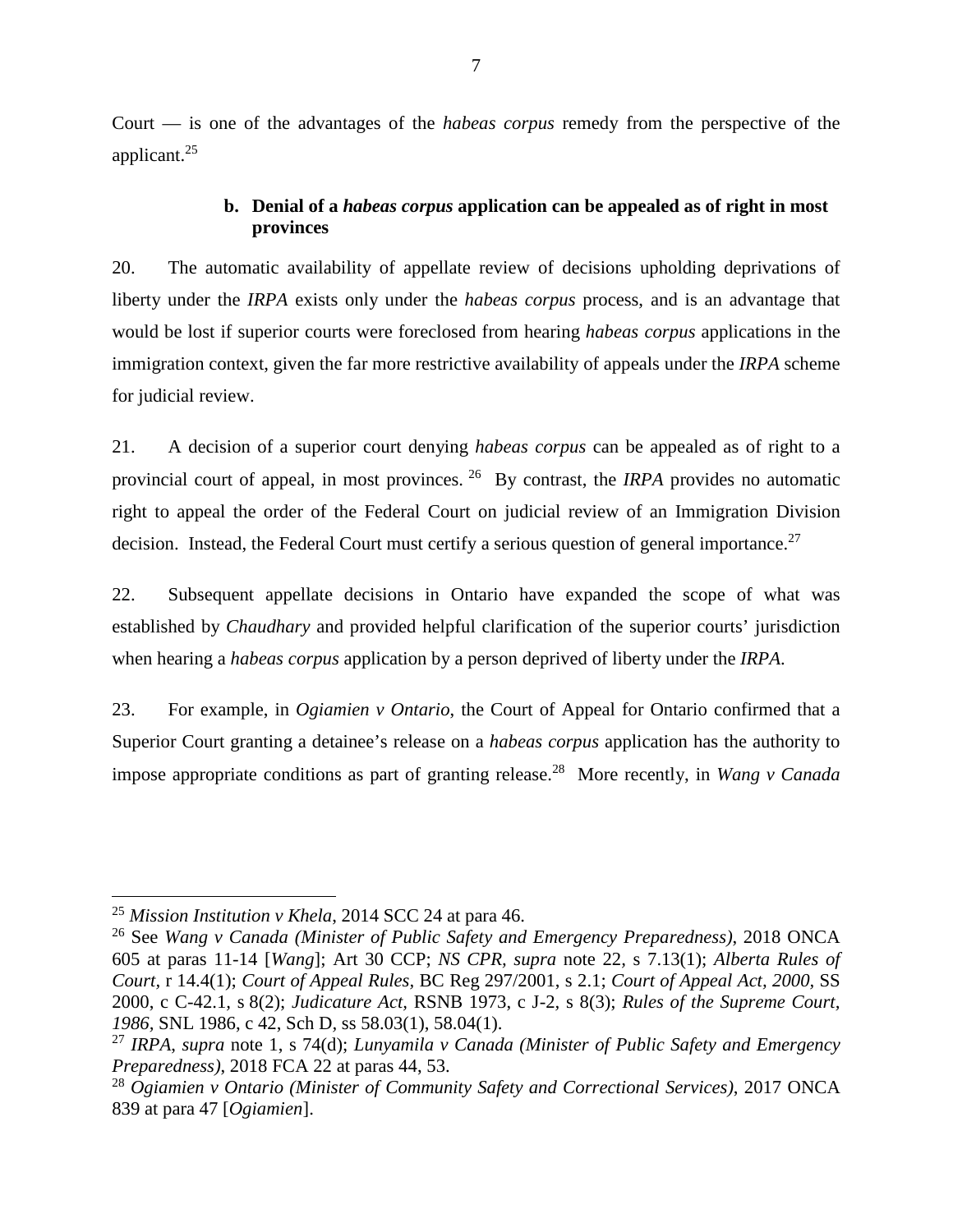the Court of Appeal for Ontario held that the *habeas corpus* remedy was available with respect to a deprivation of liberty under the *IRPA* that fell short of the applicant being held in custody.<sup>29</sup>

### **2. Court intervention is appropriate and necessary to protect against rights violations and maladministration**

24. The courts have been required to intervene to protect the fundamental rights of noncitizens affected by the *IRPA* scheme. This has been necessary due to deficiencies in the statutory and regulatory scheme, lack of clarity in the provisions of the legislation, and maladministration.

25. As early as 1994, the Federal Court observed that "what amounts to be an indefinite detention for a lengthy period of time may, in an appropriate case, constitute a deprivation of liberty that is not in accordance with the principles of fundamental justice".<sup>30</sup> Justice Rothstein (as he then was) thus concluded that consideration of what are now known as the s. 248 factors<sup>31</sup> is necessary to guard against unconstitutionally indefinite detention. However, these factors remain deficient.<sup>32</sup> They lack (i) rules and clarity about the length of detention, such as the length of time beyond which detention cannot be permitted, and (ii) a mandate to release the detainees where the length of time that detention is likely to continue cannot be ascertained.

26. In *Brown*, the Federal Court encountered evidence of "maladministration" of the detention provisions of the *IRPA* that resulted in constitutionally-deficient proceedings.<sup>33</sup> While the Federal Court dismissed a constitutional challenge to the *IRPA* detention review scheme, it articulated a lengthy list setting out "the minimum requirements of lawful detention for immigration purposes" under the statutory scheme. $34$  This decision has been critiqued as leaving the constitutionality of the immigration detention scheme "intact but uncertain in its operation".<sup>35</sup>

<sup>29</sup> *Wang, supra* note 26 at paras 33-35.

<sup>30</sup> *Sahin v Canada (Minister of Citizenship and Immigration*), [1995] 1 FC 214 at para 26.

<sup>31</sup> See *Immigration and Refugee Protection Regulations,* SOR/2002-227, s 248.

<sup>32</sup> Siena Antsis, Joshua Blum & Jared Will, "Separate but Unequal: Immigration Detention in Canada and the Great Writ of Liberty" (2017) 63:1 McGill LJ 1 at 15 [Antsis].

<sup>33</sup> *Brown v Canada (Minister of Citizenship and Immigration)*, 2017 FC 710 at paras 120, 127 [*Brown*].

<sup>&</sup>lt;sup>34</sup> *Ibid* at paras  $159(a) - (i)$ .

<sup>35</sup> Antsis, *supra* note 32 at 19.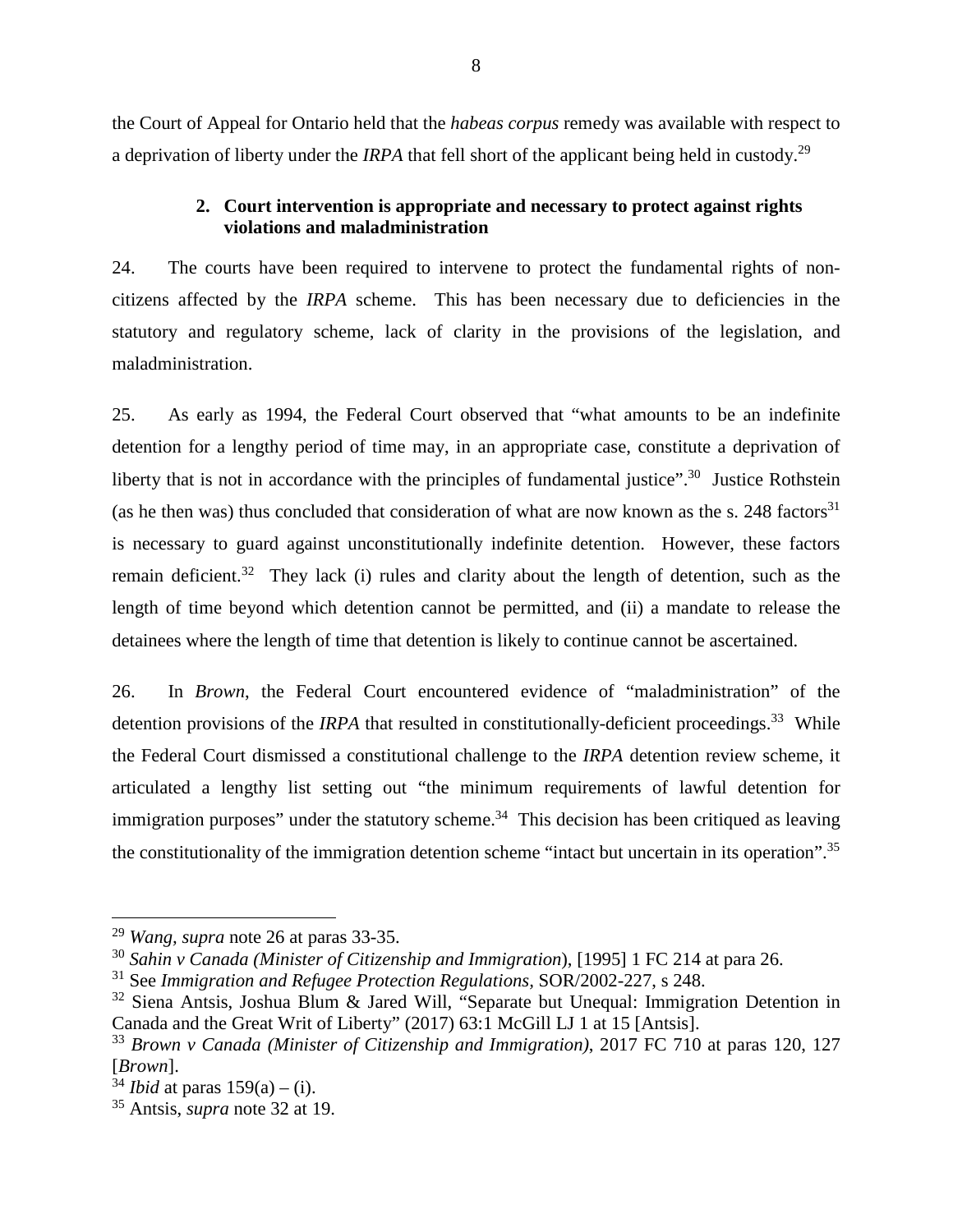27. Most significantly, the Federal Court in *Brown* specifically found that the availability of review mechanisms that **included** an application for *habeas corpus* fell within the minimum requirements for lawful detention for immigration purposes under the *IRPA*. 36

28. The short history of *habeas corpus* proceedings in Ontario enabled by *Chaudhary* and its progeny confirms that the availability of *habeas corpus* provides, at a minimum, a crucial review mechanism given that the *IRPA* detention review process has been unresponsive to the circumstances of non-citizen detainees and insufficient to protect their rights.

29. For example, in *Ali v Canada*, <sup>37</sup> *habeas corpus* was used to finally end the lengthy and uncertain detention — in excess of seven years — of an applicant with no status in Canada. The Court held that the detainee's detention was not justified for legitimate immigration purposes and thereby violated ss. 7 and 9 of the *Charter*, warranting his release.<sup>38</sup> The Attorney General of Canada, the Canadian Border Services Agency (CBSA), and the immigration authorities could point to nothing more than skepticism and speculation to support their assertion that the applicant was actively preventing them from confirming his country of citizenship so they could deport him. $39$ 

30. More recently, in *Scotland v Canada*, <sup>40</sup> the application judge was critical of a detention review process before the Immigration Division characterized by a "vicious cycle of errors".<sup>41</sup> These errors by the Immigration Division included:

- (a) "Uncritical accept[ance]" of the CBSA's determination that the applicant had breached conditions on his release, rather than discharging its duty to actually make the decision in issue in ordering his return to detention;  $42$
- (b) Ordering a return to detention for "*de minimis*, unintended actions" alleged by the CBSA to be breaches of the applicant's conditions of release;  $43$  and

<sup>36</sup> *Brown, supra* note 33 at para 159.

<sup>37</sup> *Ali v Canada (AG)*, 2017 ONSC 2660 [*Ali*].

<sup>38</sup> *Ibid* at para 39.

<sup>39</sup> *Ibid* at paras 31-32.

<sup>40</sup> *Scotland v Canada (AG)*, 2017 ONSC 4850 [*Scotland*].

<sup>41</sup> *Ibid* at para 59.

<sup>42</sup> *Ibid* at paras 11, 61-62.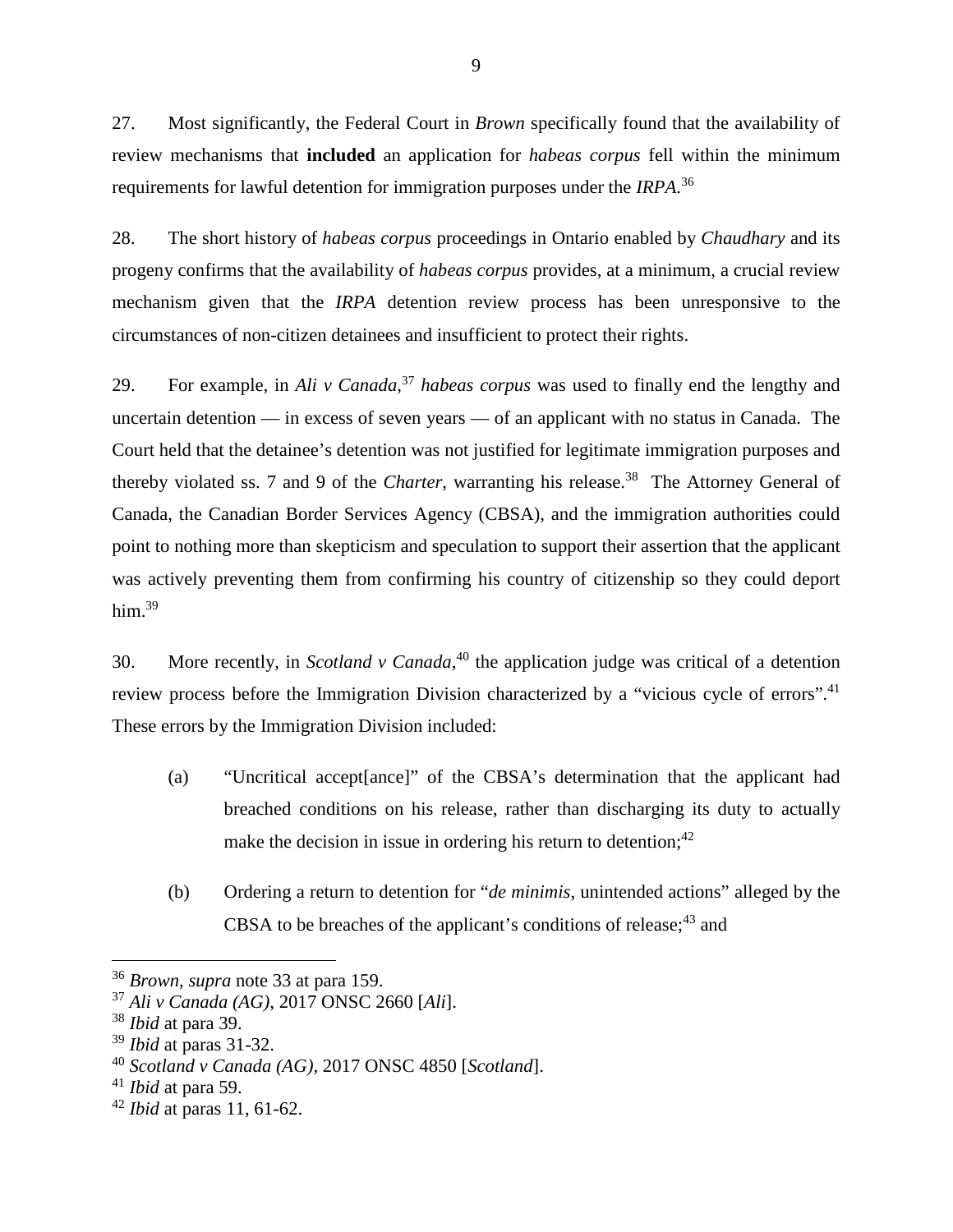Lapsing into circular reasoning such that "once a decision to detain is rendered at  $(c)$ the first detention review, for all practical purposes the CBSA has met its burden, and at every subsequent detention review it is difficult, if not impossible, to displace the initial decision".<sup>44</sup>

A statutory scheme that is vulnerable to maladministration and/or does not have sufficient 31. rights protections, should not be insulated from scrutiny. At a minimum, it should be subject to rigorous judicial scrutiny and the persons subject to its operation should be able to access the courts for an effective judicial remedy.

#### C. Conclusion

In conclusion, habeas corpus jurisdiction should not be declined merely because another 32. alternative remedy exists, in particular where this scheme is not adequate, comprehensive, or sufficient to protect the *Charter* rights of non-citizens detained in Canada.

### **PART IV - SUBMISSIONS ON COSTS**

33. The CCLA seeks no costs and asks that no costs be awarded against it.

### PART V - REQUEST TO PRESENT ORAL ARGUMENT

34. By order dated September 27, 2018, the Court granted the CCLA permission to present oral argument not exceeding five minutes at the hearing of the appeal.

ALL OF WHICH IS RESPECTFULLY SUBMITTED this 31<sup>st</sup> day of October, 2018:

NV Ewa Krajewska **N<sup>V</sup>** Pierre N. Gemson

**Counsel for the Intervener,** 

**Canadian Civil Liberties Association** 

<sup>43</sup> Scotland, supra note 40 at para 65.

 $44$  *Ibid* at para 73.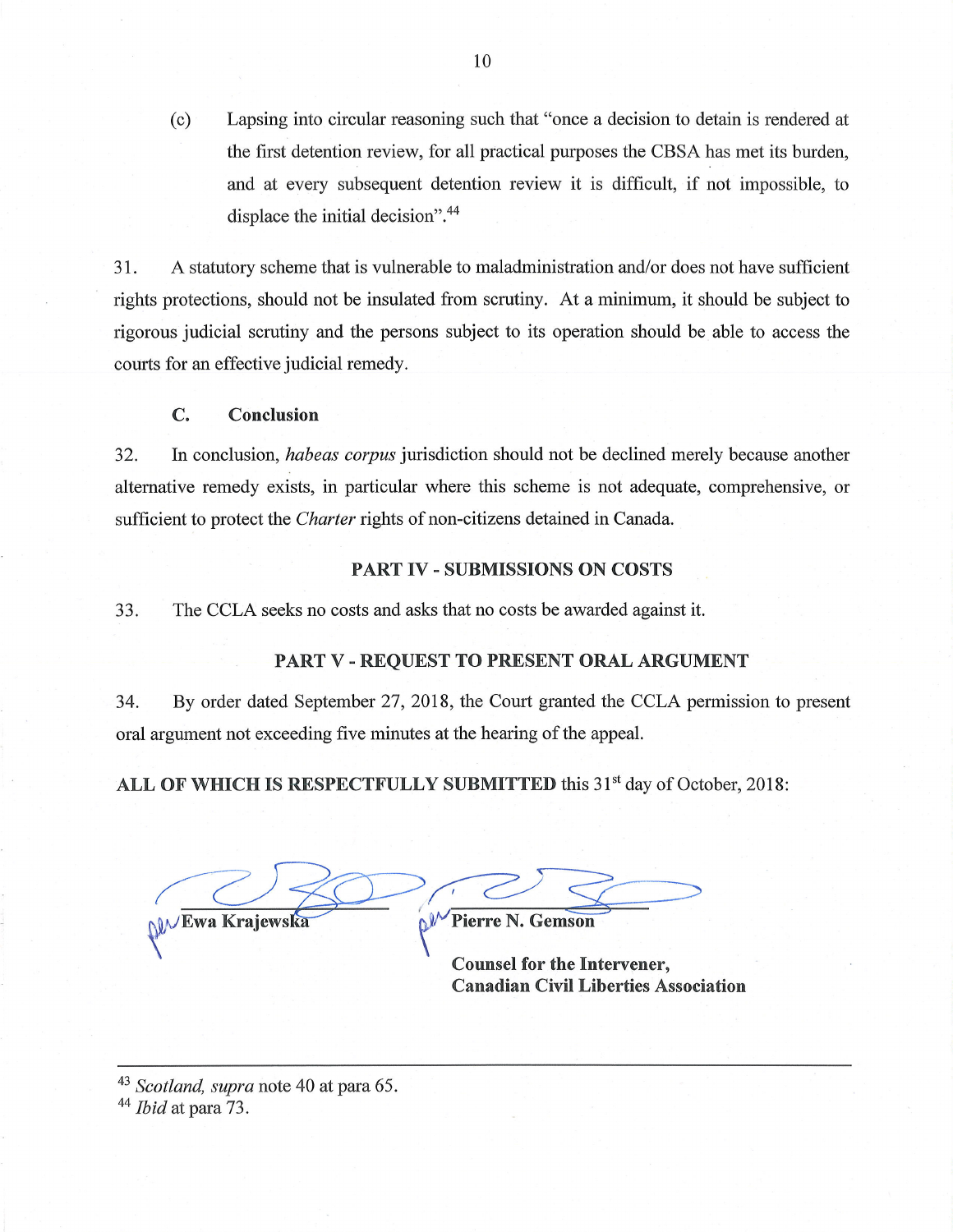## **PART VI - TABLE OF AUTHORITIES**

| <b>AUTHORITY</b>                                                                                             | <b>PARAGRAPH</b><br><b>REFERENCED</b> |
|--------------------------------------------------------------------------------------------------------------|---------------------------------------|
| <b>CASELAW</b>                                                                                               |                                       |
| Ali v Canada (AG), 2017 ONSC 2660, 137 OR (3d) 498                                                           | 29                                    |
| Andrews v Law Society of British Columbia, 1989 [1] SCR 143, 56 DLR<br>$(4th)$ 1                             | $6 - 8$                               |
| Brown v Canada (Minister of Citizenship and Immigration), 2018 ONCA<br><u>14</u>                             | 19                                    |
| Brown v Canada (Minister of Citizenship and Immigration), 2017 FC<br>710                                     | $26 - 27$                             |
| Charkaoui v Canada (Minister of Citizenship and Immigration), 2007<br>SCC 9, [2007] 1 SCR 350                | 9                                     |
| Chaudhary v Canada (Minister of Public Safety and Emergency<br>Services), 2015 ONCA 700, 127 OR (3d) 401     | 1, 14                                 |
| Chhina v Canada (Minister of Public Safety and Emergency<br>Preparedness), 2017 ABCA 248, 56 Alta LR (6th) 1 | 13                                    |
| Lunyamila v Canada (Minister of Public Safety and Emergency<br>Preparedness), 2018 FCA 22, 287 ACWS (3d) 532 | 21                                    |
| MacKinnon v Bowden Institution, 2017 ABQB 654                                                                | 18                                    |
| May v Ferndale Institution, 2005 SCC 82, [2005] 3 SCR 809                                                    | 11                                    |
| Mission Institution v Khela, 2014 SCC 24, [2014] 1 SCR 502                                                   | 24                                    |
| Ogiamien v Ontario (Minister of Community Safety and Correctional<br>Services), 2017 ONCA 839                | 23                                    |
| Peiroo v Canada (Minister of Employment and Immigration), 1989 OR<br>$(2d)$ 253                              | $\overline{2}$                        |
| R v Salituro, [1991] 3 SCR 654 at 671, 50 OAC 125                                                            | 5                                     |
| Reza v Canada (Minister of Employment and Immigration), [1994] 2<br><b>SCR 394</b>                           | 10                                    |
| Sahin v Canada (Minister of Citizenship and Immigration), [1995] 1 FC                                        | 25                                    |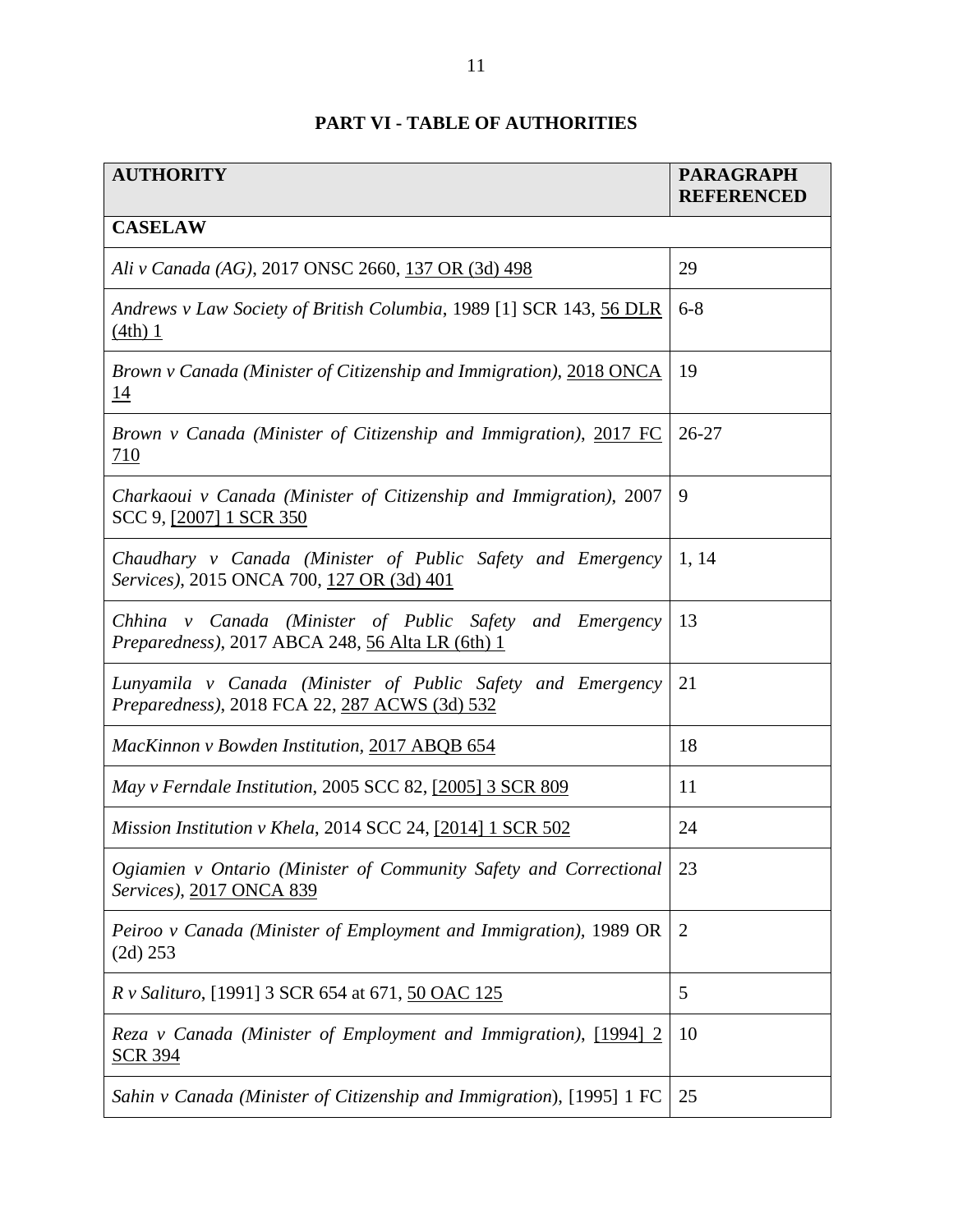| <b>AUTHORITY</b>                                                                                                                                            | <b>PARAGRAPH</b><br><b>REFERENCED</b> |
|-------------------------------------------------------------------------------------------------------------------------------------------------------------|---------------------------------------|
| 214                                                                                                                                                         |                                       |
| Scotland v Canada (AG), 2017 ONSC 4850                                                                                                                      | 30                                    |
| Wang v Canada (Minister of Public Safety and Emergency<br>Preparedness), 2018 ONCA 798                                                                      | 21, 23                                |
| <b>SECONDARY SOURCES</b>                                                                                                                                    |                                       |
| Rayner Thwaites, "Discriminating against Non-Citizens under the<br>Charter: Charkaoui and Section 15" (2009) 34:669 Queen's LJ 669 at<br>678                | $\mathbf Q$                           |
| Siena Antsis, Joshua Blum & Jared Will, "Separate but Unequal:<br>Immigration Detention in Canada and the Great Writ of Liberty" (2017)<br>63:1 McGill LJ 1 | $25 - 26$                             |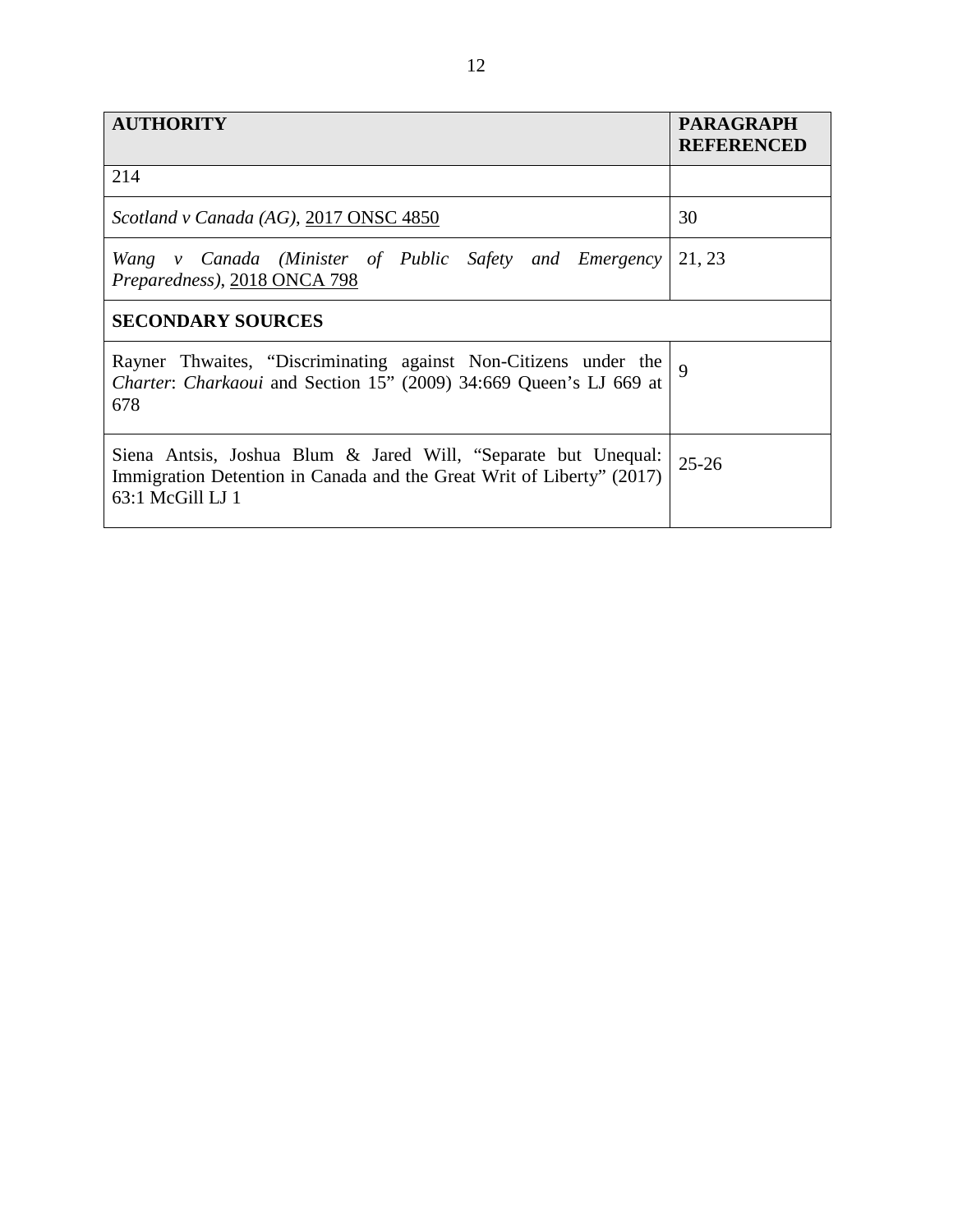| PART VII – STATUTES, RULES, ETC. |  |  |  |  |  |
|----------------------------------|--|--|--|--|--|
|----------------------------------|--|--|--|--|--|

| <b>LEGISLATION</b>                                                                                                                                | <b>PARAGRAPH</b><br><b>REFERENCED</b> |
|---------------------------------------------------------------------------------------------------------------------------------------------------|---------------------------------------|
| <b>RULES</b>                                                                                                                                      |                                       |
| Alberta Rules of Court, r 14.4(1)                                                                                                                 | 21                                    |
| Code of Civil Procedure, C-25.01, Arts 30, 398-399                                                                                                | 18-19, 21                             |
| Court of Appeal Rules, BC Reg 297/2001, s 2.1                                                                                                     | 21                                    |
| Nova Scotia Civil Procedure Rules, rr 7.13(1), 95.02(3)                                                                                           | 18-19, 21                             |
| Publications Saskatchewan, The Queen's Bench Rules, r 3-64(2)                                                                                     | 19                                    |
| Rules of the Supreme Court, 1986, SNL 1986, c 42, Sch D, ss 58.03(1),<br>58.04(1)                                                                 | 21                                    |
| Supreme Court Civil Rules, BC Reg 168/2009, s 21-3(3)                                                                                             | 18-19                                 |
| <b>STATUTES</b>                                                                                                                                   |                                       |
| Canadian Charter of Rights and Freedoms, s 15, Part 1 of the Constitution<br>Act, 1982, being Schedule B to the Canada Act 1982 (UK), 1982, c 11. | $\overline{2}$                        |
| Court of Appeal Act, 2000, SS 2000, c C-42.1, s 8(2)                                                                                              | 21                                    |
| Habeas Corpus Act, RSO 1990, c H.1, s 1(1)                                                                                                        | $18-19, 21$                           |
| Immigration and Refugee Protection Act, SC 2001, c 27, ss 72(1), 74(b),<br>74 <sub>d</sub>                                                        | 1, 17, 19, 21                         |
| <i>Judicature Act, RSNB 1973, c J-2, s 8(3)</i>                                                                                                   | 21                                    |
| <b>REGULATIONS</b>                                                                                                                                |                                       |
| Immigration and Refugee Protection Regulations, SOR/2002-227, s 248                                                                               | 25                                    |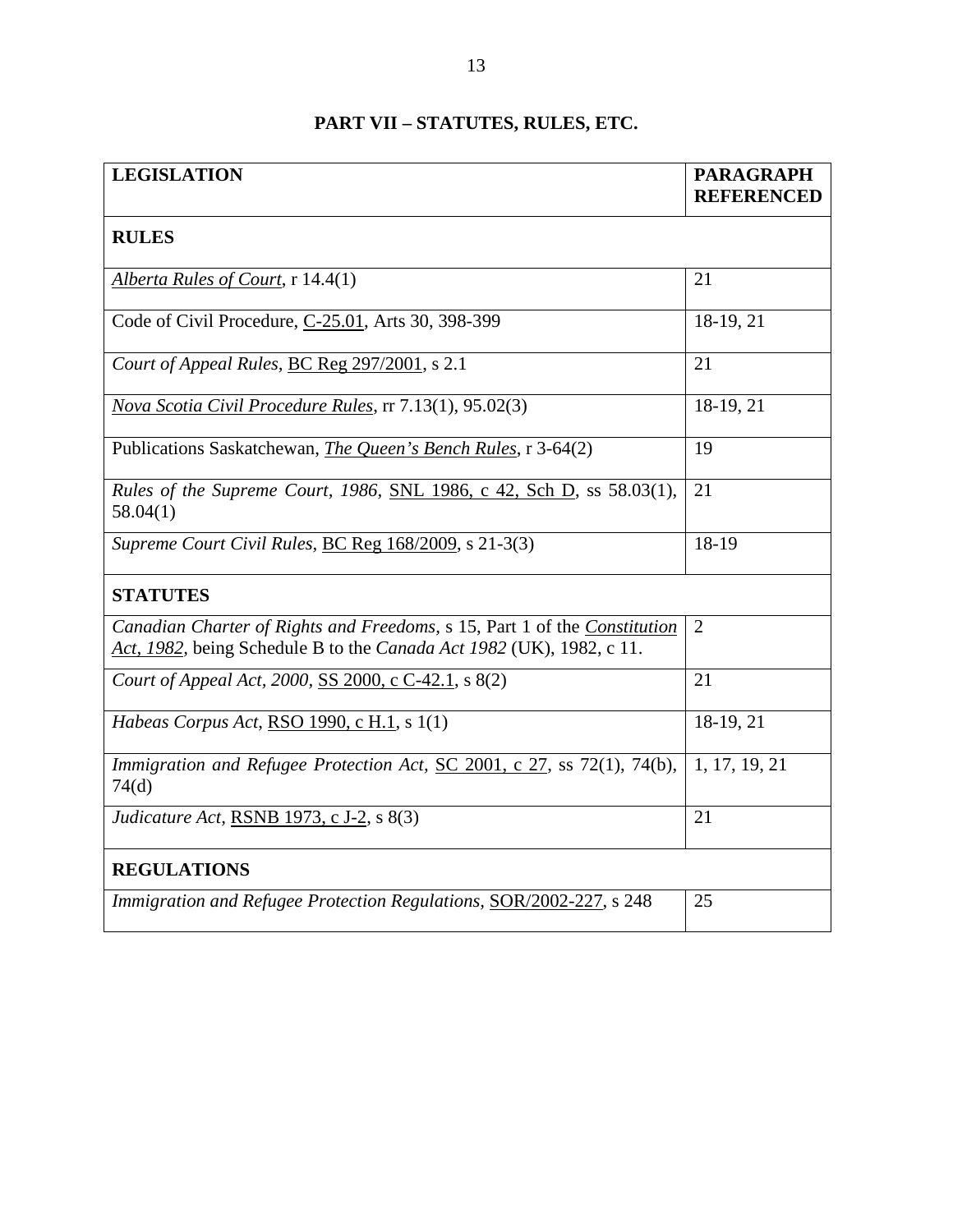# **EXCERPTS FROM STATUTES, RULES, AND REGULATIONS RELIED UPON**

### **RULES:**

## *Alberta Rules of Court***, r 14.4(1)**

**14.4(1)** Except as otherwise provided, an appeal lies to the Court of Appeal from the whole or any part of a decision of a Court of Queen's Bench judge sitting in court or chambers, or the verdict or finding of a jury.

| Code of Civil Procedure, C-25.01, Arts 30, 398-399                                                                      |                                                                                                                   |  |  |
|-------------------------------------------------------------------------------------------------------------------------|-------------------------------------------------------------------------------------------------------------------|--|--|
| 30. Judgments of the Superior Court and the                                                                             | <b>30.</b> Peuvent faire l'objet d'un appel de plein                                                              |  |  |
| Court of Québec that terminate a proceeding,                                                                            | droit les jugements de la Cour supérieure et                                                                      |  |  |
| and judgments or orders that pertain to                                                                                 | de la Cour du Québec qui mettent fin à une                                                                        |  |  |
| personal integrity, status or capacity, the                                                                             | instance, de même que les jugements et                                                                            |  |  |
| special rights of the State or contempt of                                                                              | ordonnances qui portent sur l'intégrité, l'état                                                                   |  |  |
| court, may be appealed as of right.                                                                                     | ou la capacité de la personne, sur les droits                                                                     |  |  |
| The following, however, may be appealed                                                                                 | particuliers de l'État ou sur un outrage au                                                                       |  |  |
| only with leave:                                                                                                        | tribunal.                                                                                                         |  |  |
| (1) judgments where the value of the subject                                                                            | Toutefois, ne peuvent faire l'objet d'un appel                                                                    |  |  |
| matter of the dispute in appeal is less than<br>\$60,000;                                                               | que sur permission:<br>1° les jugements où la valeur de l'objet du<br>litige en appel est inférieure à 60 000 \$; |  |  |
| (2) judgments rendered according to the<br>procedure for non-contentious proceedings<br>and not appealable as of right; | $2^{\circ}$ les jugements rendus suivant la procédure<br>non contentieuse qui ne font pas l'objet d'un            |  |  |
| (3) judgments dismissing a judicial                                                                                     | appel de plein droit;                                                                                             |  |  |
| application because of its abusive nature;                                                                              | 3° les jugements qui rejettent une demande                                                                        |  |  |
| (4) judgments denying an application for                                                                                | en justice en raison de son caractère abusif;                                                                     |  |  |
| forced or voluntary intervention of a third                                                                             | 4° les jugements qui rejettent une demande                                                                        |  |  |
| person;                                                                                                                 | d'intervention volontaire ou forcée d'un tiers;                                                                   |  |  |
| (5) judicial review judgments of the Superior                                                                           | 5° les jugements de la Cour supérieure                                                                            |  |  |
| Court relating to the evocation of a case                                                                               | rendus sur un pourvoi en contrôle judiciaire                                                                      |  |  |
| pending before a court or to a decision made                                                                            | portant sur l'évocation d'une affaire pendante                                                                    |  |  |
| by a person or body or a judgment rendered                                                                              | devant une juridiction ou la révision d'une                                                                       |  |  |
| by a court that is subject to judicial review by                                                                        | décision prise par une personne ou un                                                                             |  |  |
| the Superior Court, or relating to a remedy                                                                             | organisme ou d'un jugement rendu par une                                                                          |  |  |
| commanding the performance of an act;                                                                                   | juridiction assujetti à ce pouvoir de contrôle                                                                    |  |  |
| (6) judgments ruling on legal costs awarded                                                                             | ou sur un pourvoi enjoignant à une personne                                                                       |  |  |
| to punish a substantial breach;                                                                                         | d'accomplir un acte;                                                                                              |  |  |
| (7) judgments confirming or quashing a                                                                                  | $6^{\circ}$ les jugements rendus sur les frais de                                                                 |  |  |
| seizure before judgment;                                                                                                | justice octroyés pour sanctionner des                                                                             |  |  |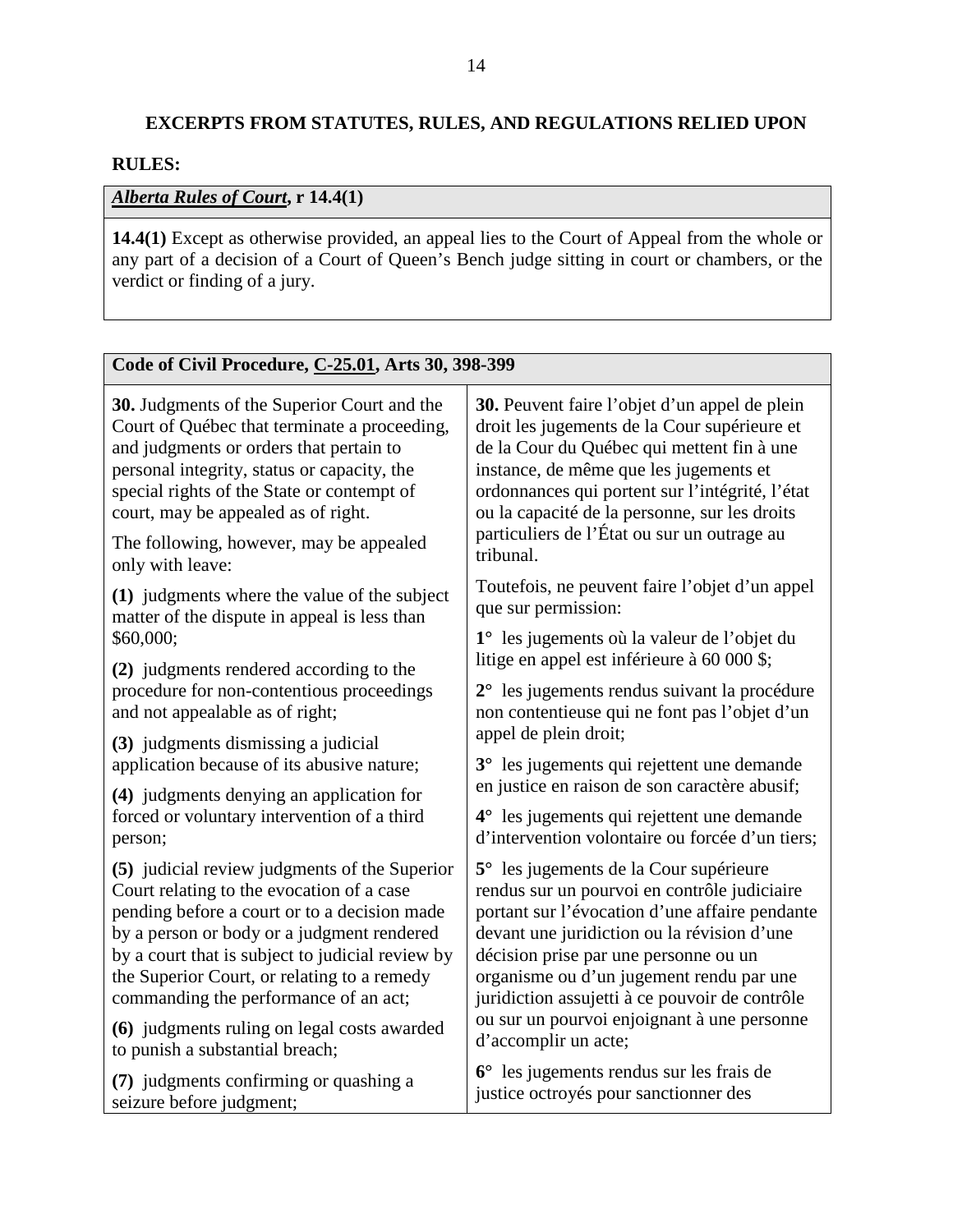| manquements importants;                                                                                                                                                                                                                                                      |
|------------------------------------------------------------------------------------------------------------------------------------------------------------------------------------------------------------------------------------------------------------------------------|
|                                                                                                                                                                                                                                                                              |
| 7° les jugements qui confirment ou annulent<br>une saisie avant jugement;                                                                                                                                                                                                    |
| 8° les jugements rendus en matière<br>d'exécution.                                                                                                                                                                                                                           |
| La permission d'appeler est accordée par un<br>juge de la Cour d'appel lorsque celui-ci<br>considère que la question en jeu en est une qui                                                                                                                                   |
| doit être soumise à la cour, notamment parce<br>qu'il s'agit d'une question de principe, d'une<br>question nouvelle ou d'une question de droit<br>faisant l'objet d'une jurisprudence<br>contradictoire.                                                                     |
| S'il y a lieu de déterminer la valeur de l'objet<br>du litige en appel, il est tenu compte des<br>intérêts courus à la date du jugement de<br>première instance de même que de<br>l'indemnité additionnelle visée à l'article<br>1619 du Code civil. Les frais de justice ne |
| sont pas pris en considération. Si l'appel porte<br>sur le droit à des dommages-intérêts<br>additionnels en réparation d'un préjudice                                                                                                                                        |
| corporel, il n'est tenu compte que de la valeur<br>de ces dommages-intérêts.                                                                                                                                                                                                 |
| <b>398.</b> Toute personne privée de sa liberté sans<br>qu'une décision du tribunal compétent l'ait                                                                                                                                                                          |
| ordonné peut s'adresser à la Cour supérieure<br>afin qu'il soit statué sur la légalité de sa<br>détention et que sa libération soit ordonnée si<br>la détention est illégale. Un tiers peut<br>également agir pour elle.                                                     |
| L'avis d'assignation enjoint à celui qui exerce<br>la garde de se présenter à la date qui y est<br>indiquée afin d'exposer au tribunal les motifs<br>de la détention.<br>Lorsque la privation de liberté résulte d'une                                                       |
|                                                                                                                                                                                                                                                                              |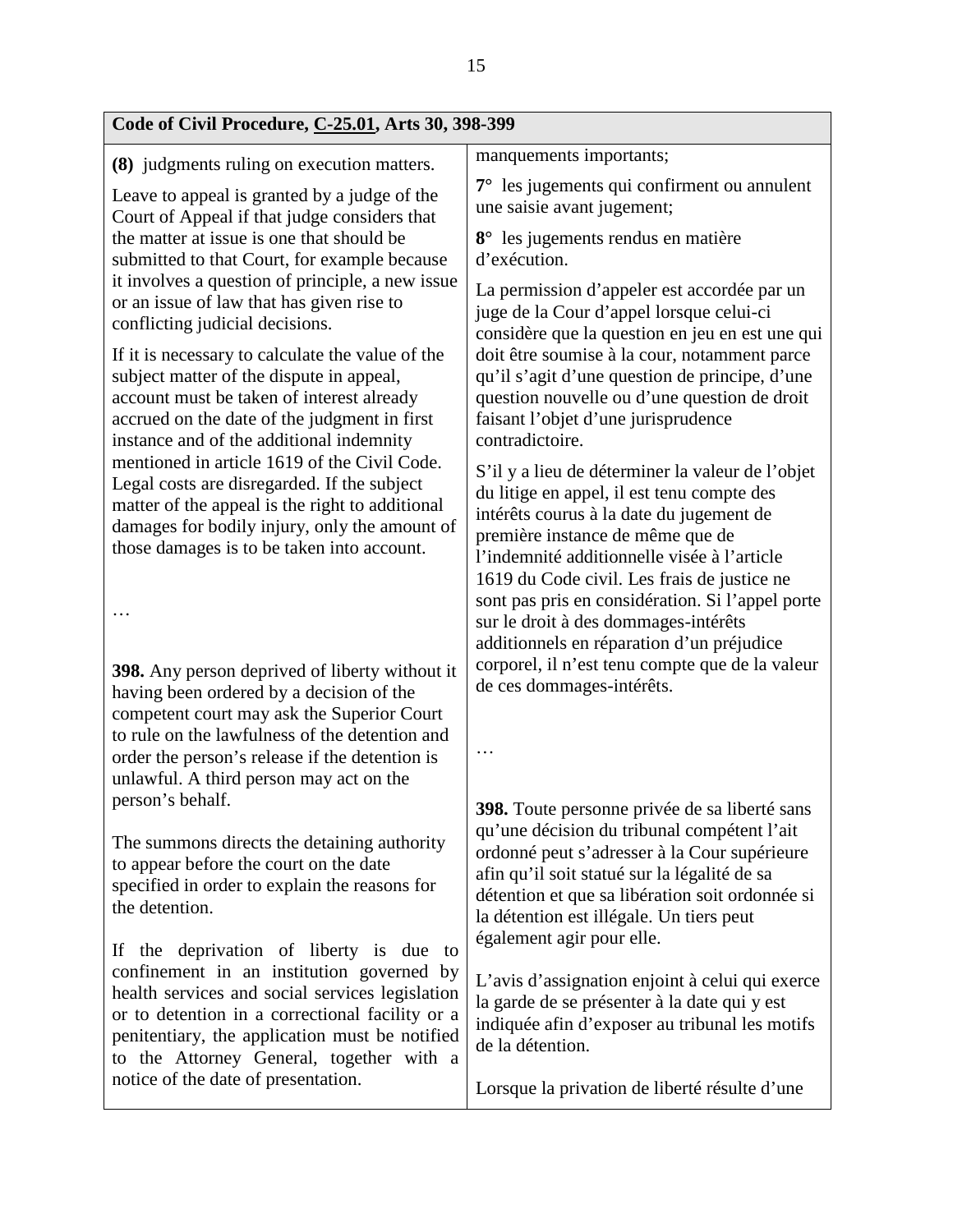| Code of Civil Procedure, C-25.01, Arts 30, 398-399   |                                                 |  |
|------------------------------------------------------|-------------------------------------------------|--|
| <b>399.</b> The application must be tried on the day | garde dans un établissement visé par les lois   |  |
| it is presented. The plaintiff's proof may be        | relatives aux services de santé et aux services |  |
| made by affidavit.                                   | sociaux ou d'une détention dans un              |  |
|                                                      | établissement de détention ou un pénitencier,   |  |
| If the court considers that the Attorney             | la demande est notifiée au procureur général,   |  |
| General has a sufficient interest, it orders that    | avec un avis de la date de sa présentation.     |  |
| the application be notified to the Attorney          |                                                 |  |
| General and adjourns the trial to an early date,     | 399. La demande doit être instruite le jour de  |  |
| which cannot be more than three days later.          | sa présentation. La preuve du demandeur peut    |  |
|                                                      | être faite par déclaration sous serment.        |  |
|                                                      |                                                 |  |
|                                                      | Si le tribunal estime que le procureur général  |  |
|                                                      | a un intérêt suffisant dans la demande, il      |  |
|                                                      | ordonne que celle-ci lui soit notifiée. Il      |  |
|                                                      | ajourne alors l'instruction à une date          |  |
|                                                      | rapprochée ne pouvant pas excéder trois jours.  |  |

*Court of Appeal Rules,* **BC Reg 297/2001, s 2.1** 

**2.1** The following orders are prescribed as limited appeal orders for the purposes of section 7 of the Act:

- **(a)** an order granting or refusing relief for which provision is made under any of the following Parts or rules of the Supreme Court Civil Rules:
	- (i) Part 5 *[Case Planning]*;
	- (ii) Part 7 *[Procedures for Ascertaining Facts]*, other than Rule 7-7 (6) *[application for order on admissions]*;
	- (iii) Rule 9-7 (11), (12), (17) or (18) *[adjournment or dismissal, preliminary orders, orders and right to vary or set aside order]*;
	- (iv) Part 10 *[Property and Injunctions]*;
	- (v) Part 11 *[Experts]*;
	- (vi) Rule 12-2 *[trial management conference]*;
	- (vi.1) Rule 18-1 *[inquiries, assessments and accounts]*;
	- (vii) Rule 21-7 *[foreclosure and cancellation]*;
- **(b)** an order granting or refusing relief for which provision is made under any of the following Parts or rules of the Supreme Court Family Rules:
	- (i) Part 5 *[Financial Disclosure]*, other than Rule 5-1 (28) (b) and (c) *[relief]*;
	- (ii) Rule 7-1 *[judicial case conference]*;
	- (iii) Part 9 *[Procedures for Obtaining Information and Documents]*, other than Rule 9-6 (6) *[application for order on admissions]*;
	- (iv) Rule 11-3 (11), (12), (17) or (18) *[adjournment or dismissal, preliminary orders, orders and right to vary or set aside order]*;
	- (v) Part 12 *[Property and Injunctions]*;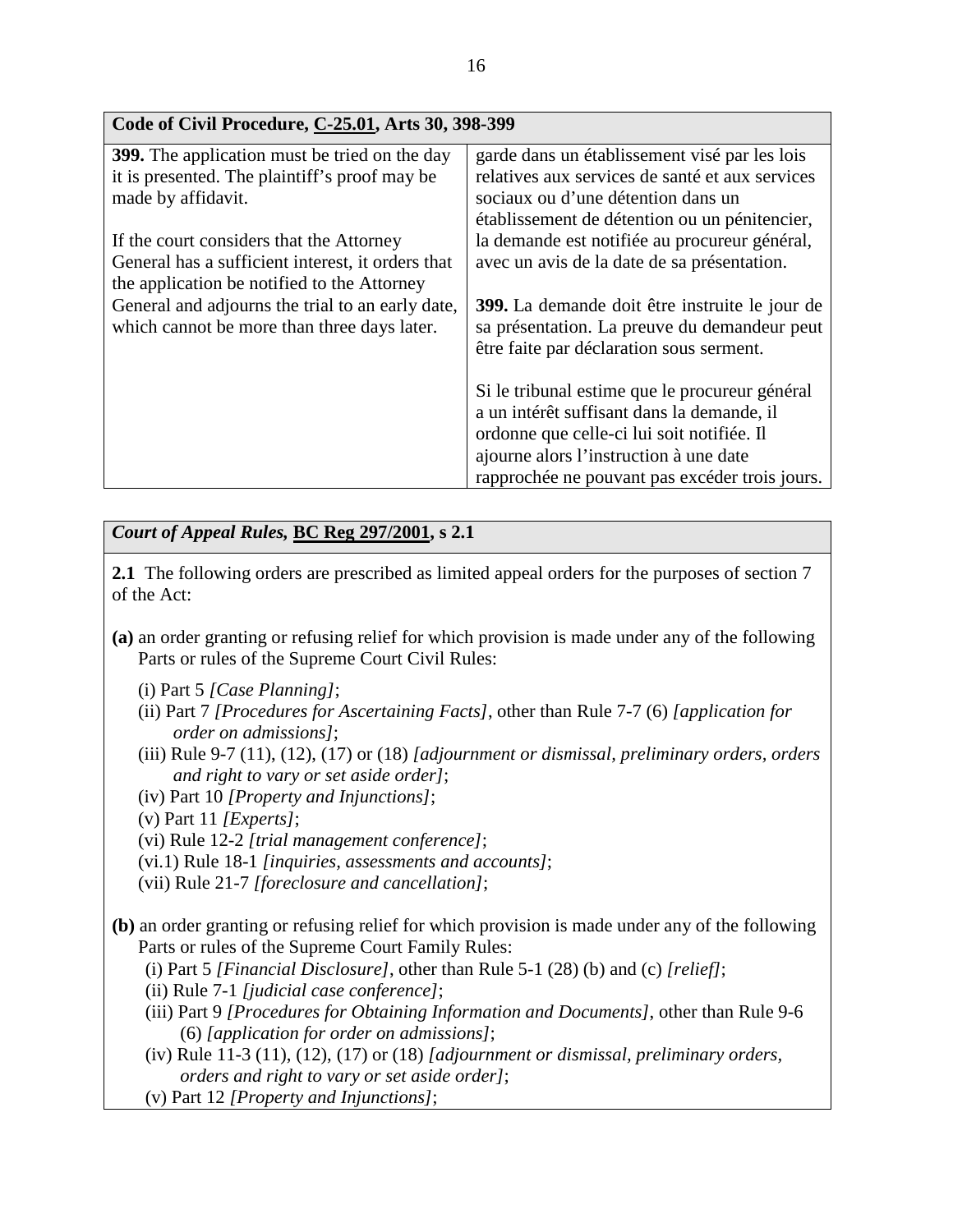*Court of Appeal Rules,* **BC Reg 297/2001, s 2.1** 

(vi) Part 13 *[Court Ordered Reports and Expert Witnesses]*; (vii) Rule 14-3 *[trial management conference]*; (viii)Rule 18-1 *[inquiries, assessments and accounts]*;

- **(c)** an order granting or refusing interim relief under the *Family Law Act*;
- **(d)** an order, granting or refusing an investigation into a family matter, made under section 211 of the *Family Law Act*;
- **(e)** an order granting or refusing an adjournment or an extension or a shortening of time;
- **(f)** an order granting or refusing costs, or granting or refusing security for costs, if the only matter being appealed is that grant or refusal;
- **(g)** an order of a Supreme Court judge granting or refusing an appeal from any order referred to in paragraphs (a) to (f) of this rule.

### *Nova Scotia Civil Procedure Rules***, rr 7.13(1), 95.02(3)**

**7.13 (1)** Habeas corpus takes priority over all other business of the court.

...

**95.02 (3)** An individual party who acts on their own and the appointed agent of a corporate party who acts on its own must, unless a judge permits otherwise, sign a document personally, except an agent may sign a notice for habeas corpus.

### **Publications Saskatchewan,** *The Queen's Bench Rules***, r 3-64(2)**

**3-64 (2)** Any person is entitled to bring proceedings, on his or her own behalf or on behalf of any other person, to obtain an order of habeas corpus ad subjiciendum.

### *Rules of the Supreme Court, 1986,* **SNL 1986, c 42, Sch D, ss 58.03(1), 58.04(1)**

**58.03 (1)** A person must seek leave of a judge to start an appeal where any of the following circumstances apply:

- **(a)** the person intends to appeal a decision made in an uncompleted matter;
- **(b)** the person intends to appeal a decision which was made by consent;
- **(c)** the only portion of a decision the person intends to appeal relates to costs; or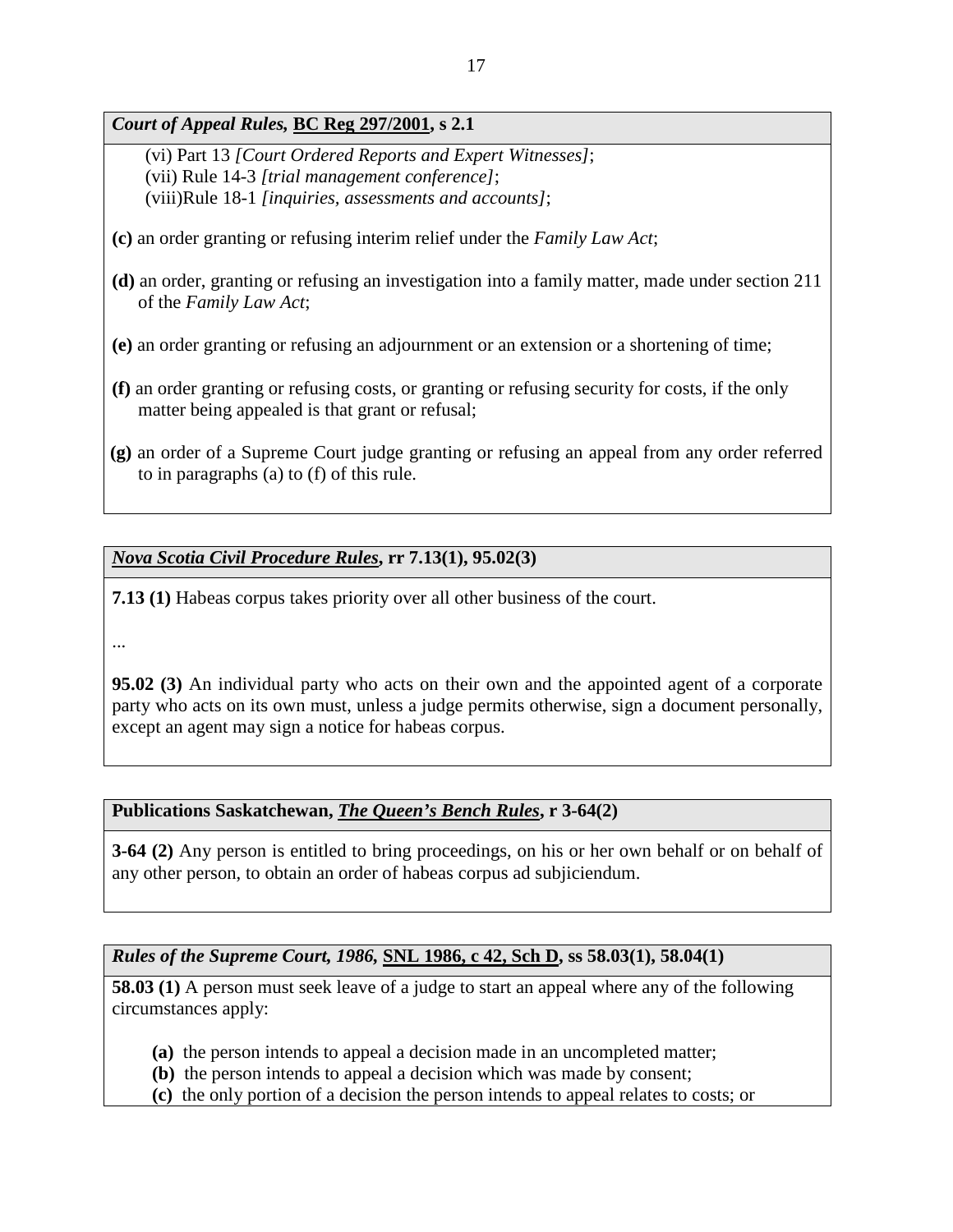### *Rules of the Supreme Court, 1986,* **SNL 1986, c 42, Sch D, ss 58.03(1), 58.04(1)**

**(d)** a statute requires that the person seek leave of the Court prior to starting an appeal

…

**58.04 (1)** Where no leave to appeal is required, a person may start an appeal by filing a Notice of Appeal.

### *Supreme Court Civil Rules,* **BC Reg 168/2009, s 21-3(3)**

**21-3(3)** The court may order that a person who may be affected by a proceeding for an order in the nature of mandamus may take part in the proceeding to the same extent as if served with the petition.

### **STATUTES:**

*Court of Appeal Act, 2000,* **SS 2000, c C-42.1, s 8(2)** 

- **8(2)** Leave to appeal an interlocutory decision is not required in the following cases: **(a)** cases involving: (i) the liberty of an individual; (ii) the custody of a minor; (iii) the granting or refusal of an injunction; or (iv) the appointment of a receiver;
	- **(b)** other cases, prescribed in the rules of court, that are in the nature of final decisions.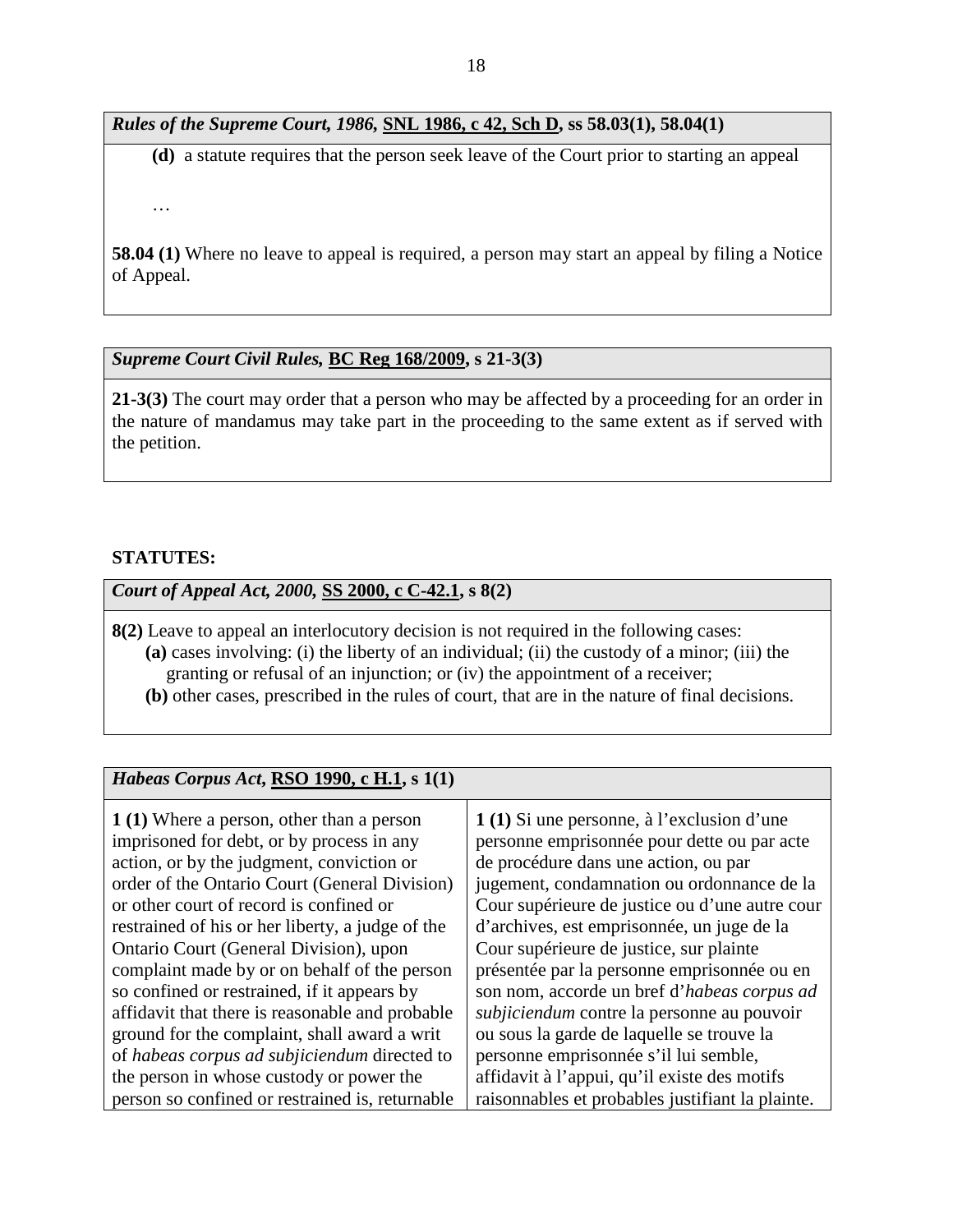| <i>Habeas Corpus Act, RSO 1990, c H.1, s 1(1)</i> |                                                                                                                                                                                                                                    |
|---------------------------------------------------|------------------------------------------------------------------------------------------------------------------------------------------------------------------------------------------------------------------------------------|
| (General Division).                               | immediately before the judge so awarding the Le bref est rapportable immediatement devant<br>writ, or before any judge of the Ontario Court   le juge qui l'a accordé ou devant un autre juge<br>de la Cour supérieure de justice. |

| Immigration and Refugee Protection Act, SC 2001, c 27, ss 72(1), 74(b), 74(d)                                                                                                              |                                                                                                                                                                                                                                                                |  |  |
|--------------------------------------------------------------------------------------------------------------------------------------------------------------------------------------------|----------------------------------------------------------------------------------------------------------------------------------------------------------------------------------------------------------------------------------------------------------------|--|--|
| 72 (1) Judicial review by the Federal Court                                                                                                                                                | 72 (1) Le contrôle judiciaire par la Cour                                                                                                                                                                                                                      |  |  |
| with respect to any matter $-$ a decision,                                                                                                                                                 | fédérale de toute mesure — décision,                                                                                                                                                                                                                           |  |  |
| determination or order made, a measure taken                                                                                                                                               | ordonnance, question ou affaire — prise dans                                                                                                                                                                                                                   |  |  |
| or a question raised — under this Act is,                                                                                                                                                  | le cadre de la présente loi est, sous réserve de                                                                                                                                                                                                               |  |  |
| subject to section 86.1, commenced by                                                                                                                                                      | l'article 86.1, subordonné au dépôt d'une                                                                                                                                                                                                                      |  |  |
| making an application for leave to the Court.                                                                                                                                              | demande d'autorisation.                                                                                                                                                                                                                                        |  |  |
|                                                                                                                                                                                            |                                                                                                                                                                                                                                                                |  |  |
| <b>74</b> Judicial review is subject to the following                                                                                                                                      | <b>74</b> Les règles suivantes s'appliquent à la                                                                                                                                                                                                               |  |  |
| provisions                                                                                                                                                                                 | demande de contrôle judiciaire                                                                                                                                                                                                                                 |  |  |
| (b) the hearing shall be no sooner than 30                                                                                                                                                 | b) l'audition ne peut être tenue à moins de                                                                                                                                                                                                                    |  |  |
| days and no later than 90 days after                                                                                                                                                       | trente jours — sauf consentement des                                                                                                                                                                                                                           |  |  |
| leave was granted, unless the parties                                                                                                                                                      | parties — ni à plus de quatre-vingt-dix                                                                                                                                                                                                                        |  |  |
| agree to an earlier day                                                                                                                                                                    | jours de la date à laquelle la demande                                                                                                                                                                                                                         |  |  |
| (d) subject to section $87.01$ , an appeal to                                                                                                                                              | d'autorisation est accueillie                                                                                                                                                                                                                                  |  |  |
| the Federal Court of Appeal may be<br>made only if, in rendering judgment,<br>the judge certifies that a serious<br>question of general importance is<br>involved and states the question. | d) sous réserve de l'article 87.01, le<br>jugement consécutif au contrôle<br>judiciaire n'est susceptible d'appel en<br>Cour d'appel fédérale que si le juge<br>certifie que l'affaire soulève une<br>question grave de portée générale et<br>énonce celle-ci. |  |  |

| Judicature Act, RSNB 1973, c J-2, s 8(3)                                                                                                  |                                                                                                                                                                     |  |
|-------------------------------------------------------------------------------------------------------------------------------------------|---------------------------------------------------------------------------------------------------------------------------------------------------------------------|--|
| $8(3)$ Subject to subsection (3.1), an appeal to<br>the Court of Appeal may be taken by any<br>party from any judgment, order or decision | 8(3) Sous réserve du paragraphe (3.1), une<br>partie peut interjeter appel devant la Cour<br>d'appel de tout jugement, de toute ordonnance<br>ou de toute décision, |  |
| (a) made in the Court of Queen's Bench or by<br>a judge thereof,                                                                          | a) rendu en la Cour du Banc de la Reine ou<br>par un de ses juges,                                                                                                  |  |
| (b) made by a judge of the Court of Queen's                                                                                               | b) rendu par un juge de la Cour du Banc de la                                                                                                                       |  |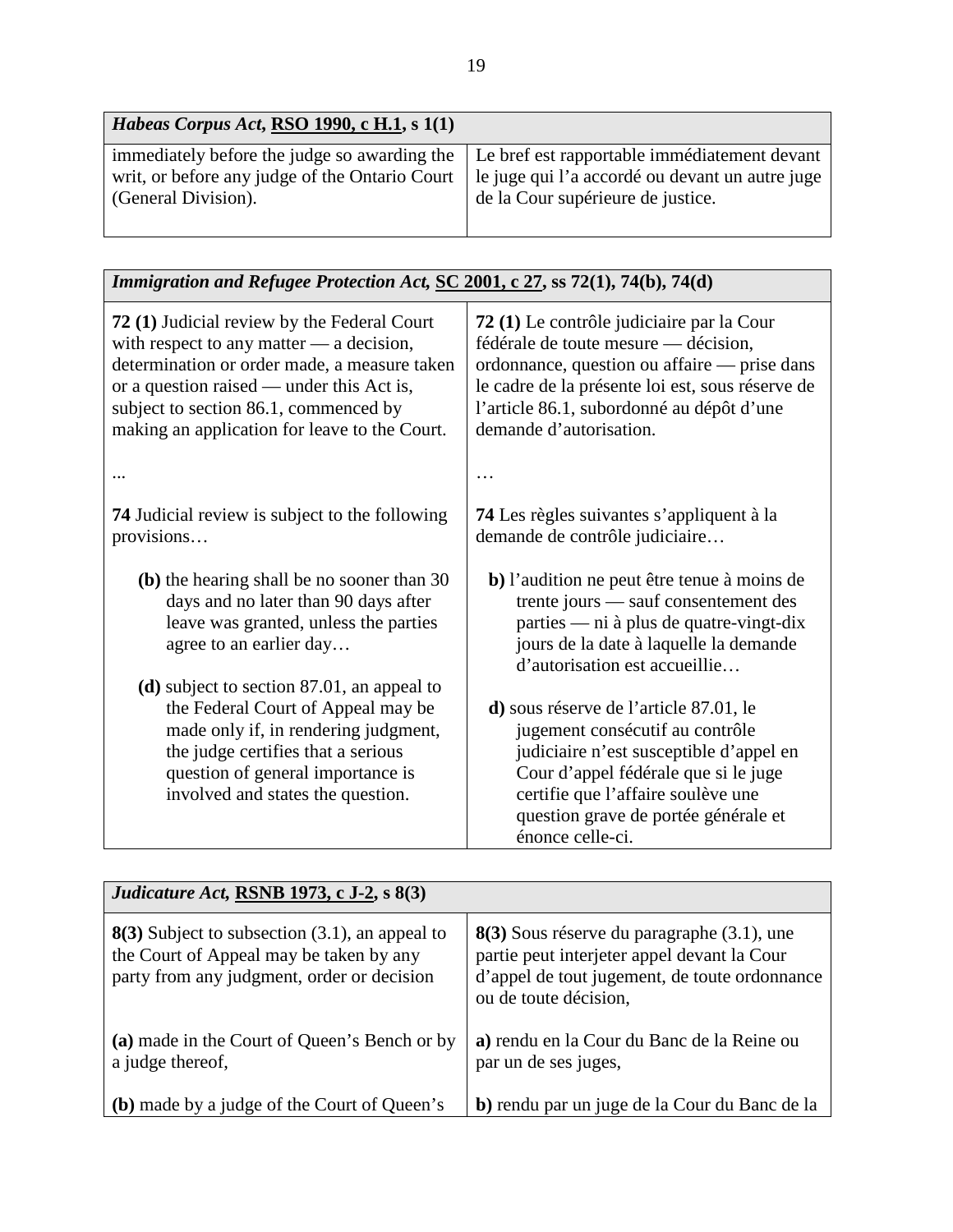| <i>Judicature Act, RSNB 1973, c J-2, s 8(3)</i>                                                                                                                                                                                                                                                                                                                                                                                                                                                                                                                                                                                                                                                       |                                                                                                                                                                                                                                                                                                                                                                                                                                                                                                                                                                                                                                                                                                                                                                                  |
|-------------------------------------------------------------------------------------------------------------------------------------------------------------------------------------------------------------------------------------------------------------------------------------------------------------------------------------------------------------------------------------------------------------------------------------------------------------------------------------------------------------------------------------------------------------------------------------------------------------------------------------------------------------------------------------------------------|----------------------------------------------------------------------------------------------------------------------------------------------------------------------------------------------------------------------------------------------------------------------------------------------------------------------------------------------------------------------------------------------------------------------------------------------------------------------------------------------------------------------------------------------------------------------------------------------------------------------------------------------------------------------------------------------------------------------------------------------------------------------------------|
| Bench who is persona designata by the<br>provisions of an Act that does not expressly<br>deal with the matter of an appeal from that<br>judgment, order or decision, or                                                                                                                                                                                                                                                                                                                                                                                                                                                                                                                               | Reine commis comme persona designata par<br>les dispositions d'une loi qui ne traite pas<br>expressément de la question d'un appel de ce<br>jugement ou de cette ordonnance ou décision,<br>ou                                                                                                                                                                                                                                                                                                                                                                                                                                                                                                                                                                                   |
| (c) that is stated in any other Act as being<br>subject to an appeal to the Court of Appeal<br>or from any other judgment, order or decision<br>that might heretofore have been appealed to<br>the Court of Appeal, and unless inconsistent<br>with the express provisions of another Act or<br>the Rules of Court, every appeal to the Court<br>of Appeal shall as nearly as possible follow<br>the procedural rules for an appeal from the<br>Court of Queen's Bench to the Court of<br>Appeal, and the Court of Appeal in every<br>appeal shall have the powers, including the<br>power to extend the time for appeal, that it<br>has in the case of an appeal from the Court of<br>Queen's Bench. | c) dont il est indiqué dans une autre loi qu'il<br>est susceptible d'appel devant la elle peut<br>également appeler de tout autre jugement,<br>ordonnance ou décision dont elle aurait pu,<br>avant l'adoption de la présente loi, interjeter<br>appel devant la Cour d'appel et,<br>sauf incompatibilité avec les dispositions<br>expresses d'une autre loi ou des Règles de<br>procédure, les appels portés devant la Cour<br>d'appel doivent, autant que possible, suivre<br>les règles de procédure applicables aux appels<br>déférés de la Cour du Banc de la Reine à la<br>Cour d'appel, celle-ci ayant pour chaque<br>appel les pouvoirs, y compris celui de<br>proroger les délais d'appel dont elle dispose<br>en cas d'appel déféré de la Cour du Banc de<br>la Reine. |

## **REGULATIONS :**

| <b>Immigration and Refugee Protection Regulations, SOR/2002-227, s 248</b>                                                                                                                                                                                                                                                                                                                                                                                                                                 |                                                                                                                                                                                                                                                                                                                                                                                                                                                                          |  |
|------------------------------------------------------------------------------------------------------------------------------------------------------------------------------------------------------------------------------------------------------------------------------------------------------------------------------------------------------------------------------------------------------------------------------------------------------------------------------------------------------------|--------------------------------------------------------------------------------------------------------------------------------------------------------------------------------------------------------------------------------------------------------------------------------------------------------------------------------------------------------------------------------------------------------------------------------------------------------------------------|--|
| <b>248</b> If it is determined that there are grounds<br>for detention, the following factors shall be<br>considered before a decision is made on<br>detention or release:<br>(a) the reason for detention;<br>(b) the length of time in detention;<br>(c) whether there are any elements that<br>can assist in determining the length of<br>time that detention is likely to continue<br>and, if so, that length of time;<br>(d) any unexplained delays or unexplained<br>lack of diligence caused by the | 248 S'il est constaté qu'il existe des motifs de<br>détention, les critères ci-après doivent être<br>pris en compte avant qu'une décision ne soit<br>prise quant à la détention ou la mise en<br>liberté :<br>a) le motif de la détention;<br>b) la durée de la détention;<br>c) l'existence d'éléments permettant<br>l'évaluation de la durée probable de la<br>détention et, dans l'affirmative, cette<br>période de temps;<br>d) les retards inexpliqués ou le manque |  |
| Department, the Canada Border                                                                                                                                                                                                                                                                                                                                                                                                                                                                              | inexpliqué de diligence de la part du                                                                                                                                                                                                                                                                                                                                                                                                                                    |  |
|                                                                                                                                                                                                                                                                                                                                                                                                                                                                                                            |                                                                                                                                                                                                                                                                                                                                                                                                                                                                          |  |
| Services Agency or the person                                                                                                                                                                                                                                                                                                                                                                                                                                                                              | ministère, de l'Agence des services                                                                                                                                                                                                                                                                                                                                                                                                                                      |  |
| concerned; and                                                                                                                                                                                                                                                                                                                                                                                                                                                                                             | frontaliers du Canada ou de l'intéressé;                                                                                                                                                                                                                                                                                                                                                                                                                                 |  |